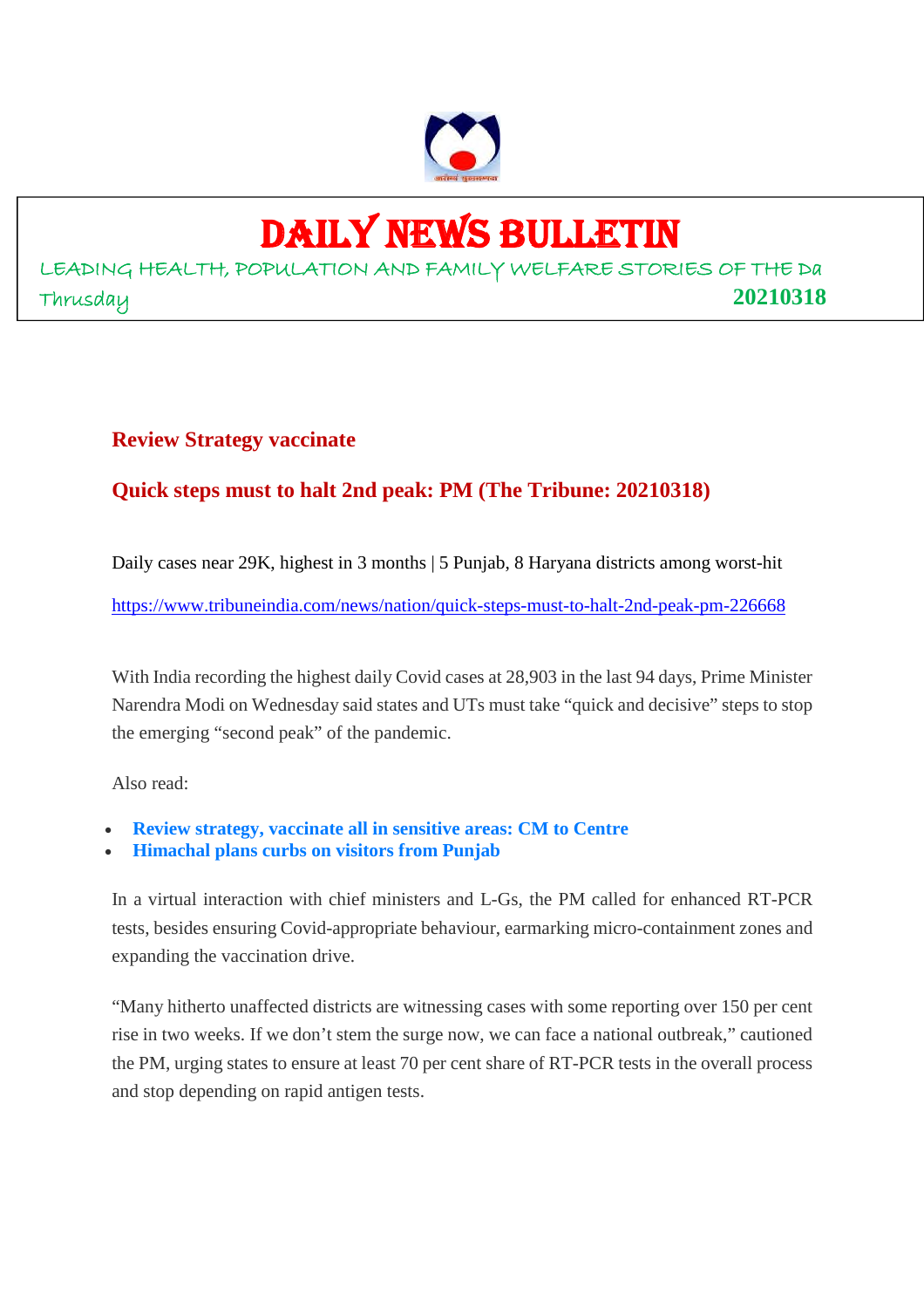

Modi said India had succeeded in its fight against the pandemic because it kept the villages safe. "Now we see infections rising in tier 2 and 3 cities, which means the disease can reach our villages. We must take proactive steps to stop that and ensure people's participation going forward," the PM, said urging zero tolerance on vaccine wastage.

Meanwhile, the daily new cases soared to 28,903 after the lowest point of 9,121 on February 9. In two weeks, new cases rose by 43 per cent and daily deaths by 37 per cent with 70 districts across 16 states recording more than 150 per cent rise and 55 districts recording 100-150 per cent rise.

Five Punjab districts of concern which saw rapid surge from March 1-15 are Rupnagar (256 per cent rise), Amritsar (123 per cent), Moga (100 per cent), SBS Nagar (51 per cent) and Kapurthala (51 per cent).

In Haryana, eight districts are of concern — Yamunanagar (300 per cent rise), Karnal (245%), Panchkula (225%), Kaithal (180%), Kurukshetra (158%), Ambala (121%) and Gurugram (115%). In Himachal, rapid surge is seen in Sirmaur (367%), Solan (267%) and Una (220%).

#### **Fresh Covid cases**

#### **35 more die in Punjab as nation sees 35,871 fresh Covid cases, biggest singleday jump in 102 days (The Tribune: 20210318)**

https://www.tribuneindia.com/news/nation/india-adds-35-871-fresh-covid-19-cases-biggestsingle-day-jump-in-102-days-226995

India on Thursday recorded 35,871 new COVID-19 cases, the highest single-day rise in over 100 days, which took the infection tally to 1,14,74,605, according to Union Health Ministry data.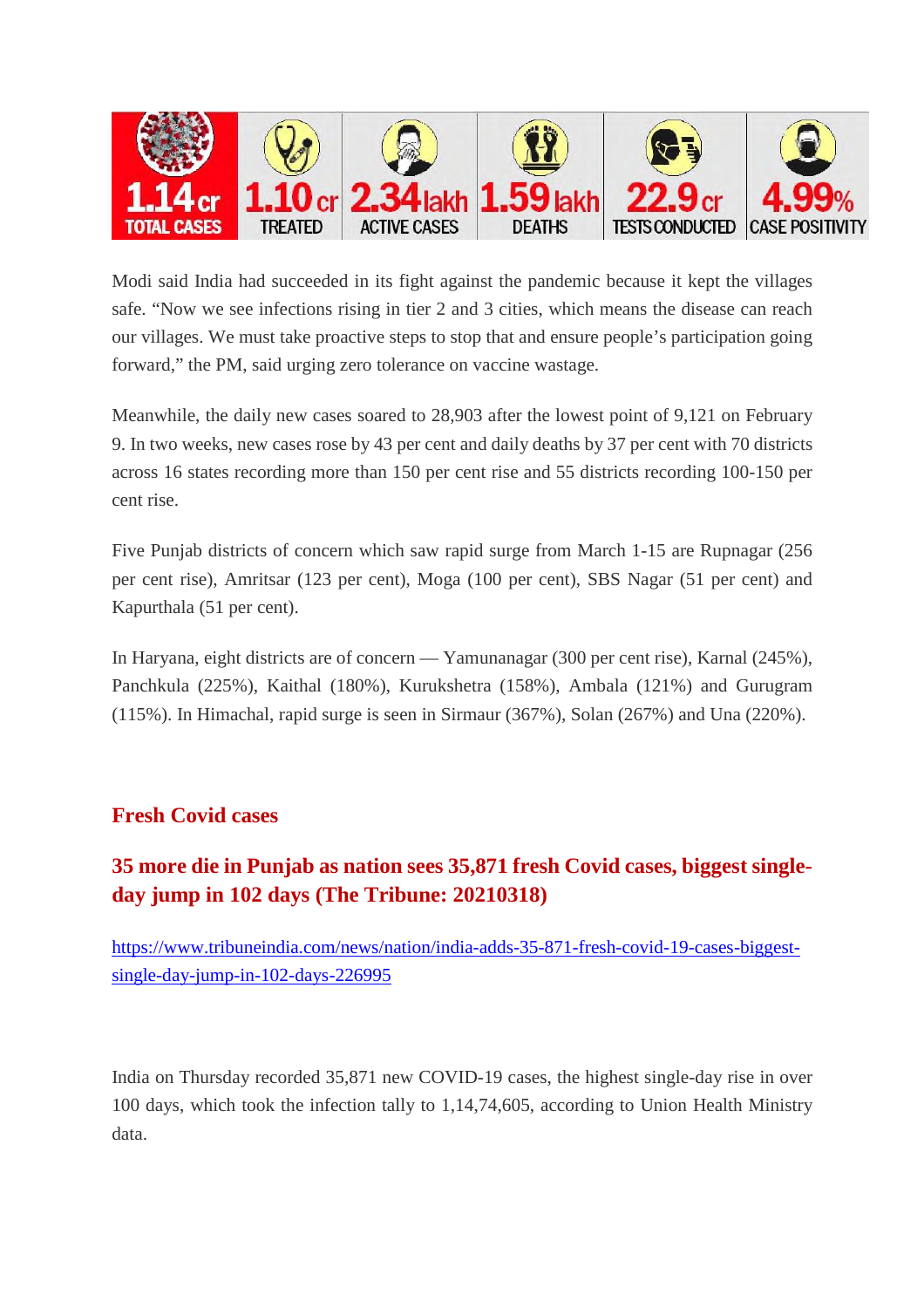Registering an increase for the eighth consecutive day, the active caseload reached 2,52,364, which accounts for 2.20 per cent of the total infections. The recovery rate further dropped to 96.41 per cent, the data updated at 8 am showed.

The death toll increased to 1,59,216 with 172 new fatalities, it stated.

The single-day spike of 35,871 cases is the highest in 102 days. As many as 36,011 new infections were recorded on December 6.

The number of people who have recuperated from the disease surged to 1,10,63,025, while the case fatality rate stands at 1.39 per cent, according to the data.

India's COVID-19 tally had crossed the 20-lakh mark on August 7, 30 lakh on August 23, 40 lakh on September 5 and 50 lakh on September 16. It went past 60 lakh on September 28, 70 lakh on October 11, crossed 80 lakh on October 29, 90 lakh on November 20 and surpassed the one-crore mark on December 19.

According to the Indian Council of Medical Research, 23,03,13,163 samples had been tested up to March 17 with 10,63,379 being tested on Wednesday.

The 172 new fatalities include 84 from Maharashtra, 35 from Punjab and 13 from Kerala.

So far, 1,59,216 deaths have been reported in the country including 53,080 from Maharashtra, 12,564 from Tamil Nadu, 12,407 from Karnataka, 10,948 from Delhi, 10,298 from West Bengal, 8,751 from Uttar Pradesh and 7,186 from Andhra Pradesh.

The Health Ministry stressed that more than 70 per cent of the deaths occurred due to comorbidities.

"Our figures are being reconciled with the Indian Council of Medical Research," the ministry said on its website, adding that state-wise distribution of figures is subject to further verification and reconciliation. PTI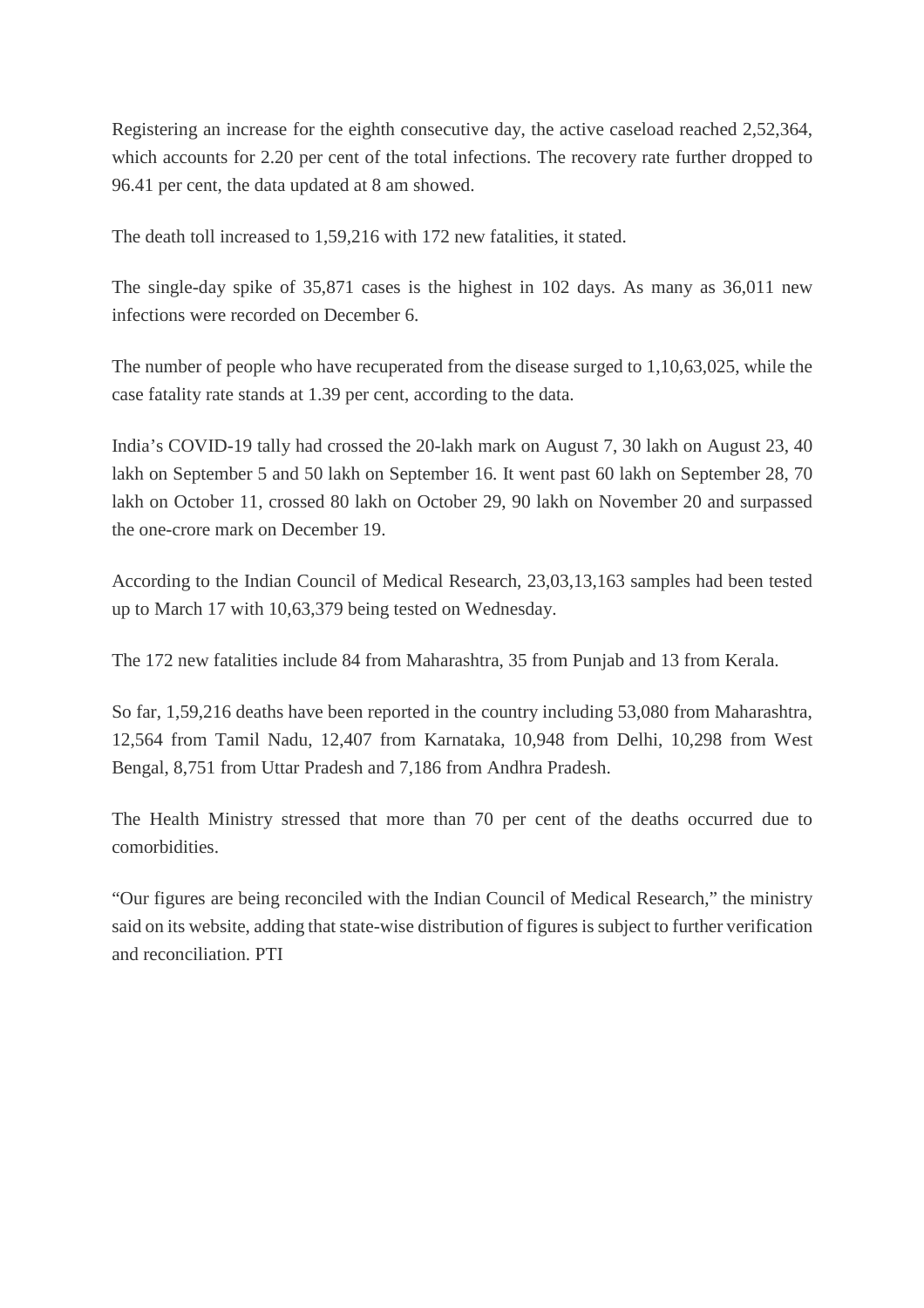#### **Human rights issues**

#### **US senator urges Defence Secretary to discuss human rights issues, Russian S-400 sale during India visit (The Tribune: 20210318)**

https://www.tribuneindia.com/news/nation/us-senator-urges-defence-secretary-to-discusshuman-rights-issues-russian-s-400-sale-during-india-visit-226989

Lloyd Austin is scheduled to meet his counterpart Defence Minister Rajnath Singh, along with External Affairs Minister S Jaishankar and National Security Advisor Ajit K Doval, during his New Delhi visit from March 19 to 21

An American Senator on Wednesday urged US Defence Secretary Lloyd Austin to take up the issue of sale of Russian S-400 missile system during his visit to India later this week along with their concerns on human rights issues.

"Getting the US-India partnership right is critical to addressing 21st century challenges, and that includes urging the Indian government to uphold democratic values and human rights," Senator Robert Menendez, Chairman of the powerful Senate Foreign Relations Committee, wrote in a letter to Austin.

Austin, the first ever US defence secretary to include India on his maiden foreign trip, is scheduled to meet his counterpart Defence Minister Rajnath Singh, along with External Affairs Minister S Jaishankar and National Security Advisor Ajit K Doval, during his New Delhi visit from March 19 to 21.

"In meetings with Indian counterparts during your upcoming visit, I strongly encourage you to make clear that in all areas, including security cooperation, the US-India partnership must rest on adherence to democratic values," Menendez said in his letter, a copy of which was released to the press on Wednesday.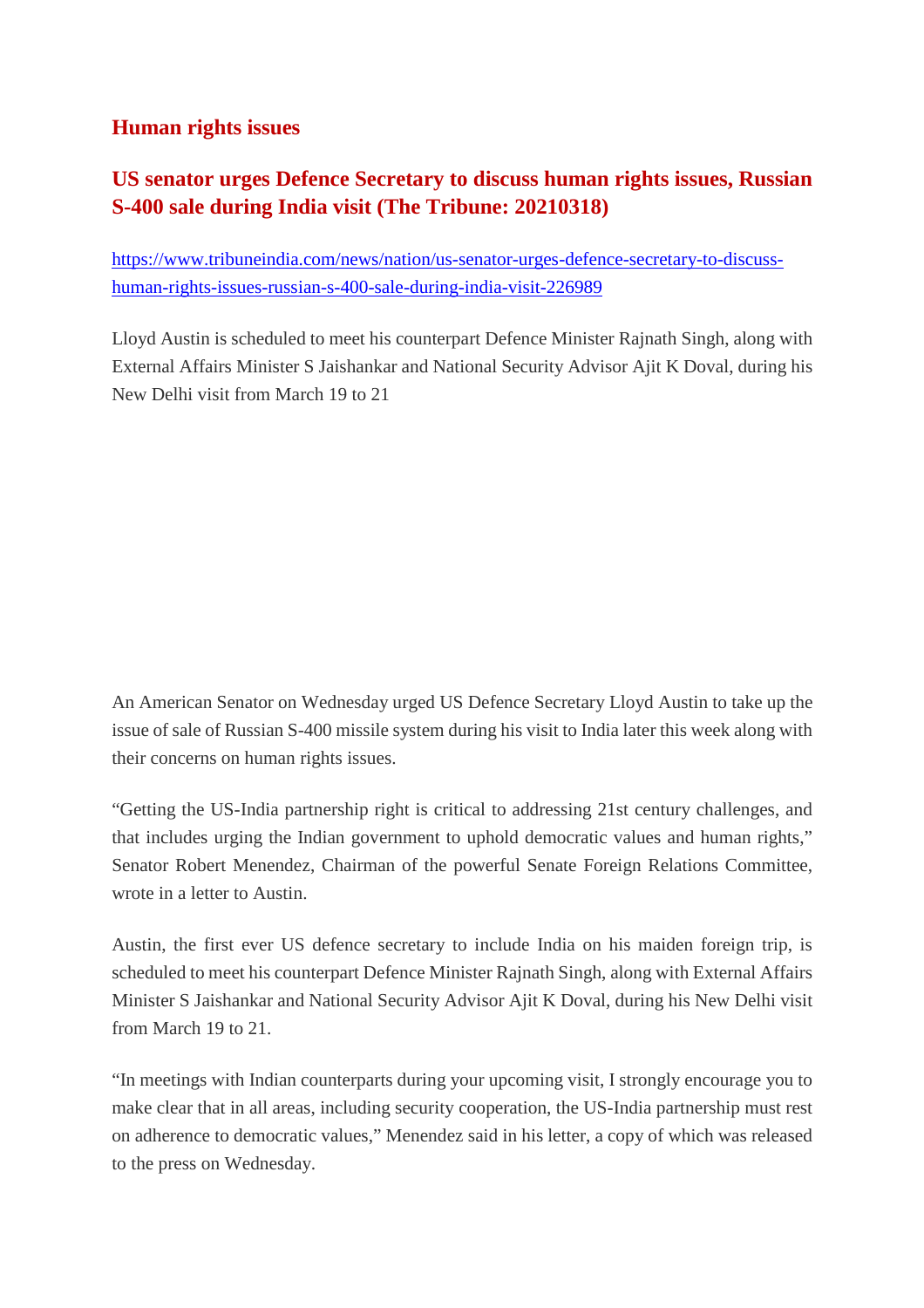In his capacity as Chairman of the Senate Foreign Relations Committee, Menendez plays a key role in influencing the country's foreign policy and national security. Among his predecessors include President Joe Biden, who occupied this position during former president George Bush's administration and former secretary of state John Kerry.

On India's reported plan to purchase the Russian S-400 missile system, Menendez said that if India chose to go forward with its purchase, that act would clearly constitute a sanctionable transaction with the Russian defence sector under provisions of the Countering America's Adversaries Through Sanctions Act or CAATSA.

"I recognise that India is not a US treaty ally and has historical ties with the Soviet and Russian militaries. However, if India chooses to go forward with its purchase of the S-400, that act will clearly constitute a significant, and, therefore, sanctionable, transaction with the Russian defense sector under Section 231 of CAATSA," Menendez wrote.

"It will also limit India's ability to work with the US on development and procurement of sensitive military technology. I expect you to make all of these challenges clear in conversations with your Indian counterparts," he said.

While democracy and human rights issues do not come under the domain of the Pentagon, Menendez urged Austin to raise these concerns with Indian leaders. PTI

#### **Highest one-day spike since Jan 6**

#### **536 more cases: Highest one-day spike since Jan 6 (Hindustan Times: 20210318)**

https://epaper.hindustantimes.com/Home/ArticleView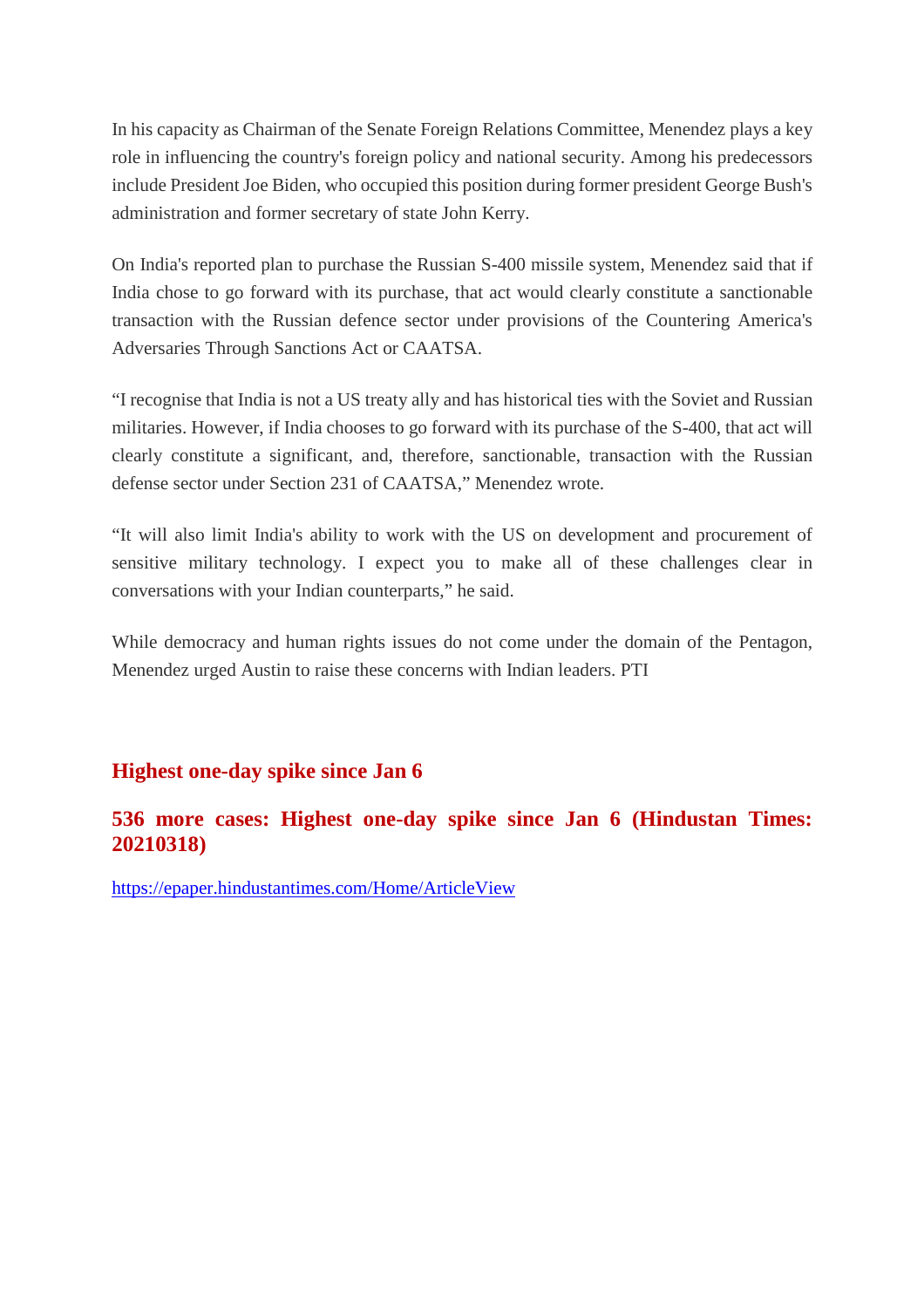

The Covid-19 trend continued to tick upwards in Delhi, with the Capital reporting 536 new cases of Covid-19 on Wednesday, the most in a day since January 6, when the city logged 654 cases of the viral infection. Delhi on Wednesday added over 500 cases for the first time in nearly 70 days, and for the fourth time this year. The other three were in January, when the number of cases in the city was still on the decline after the heights of the third wave in November.

The new cases came on the back of 80,856 tests and a positivity rate of 0.66%, also the highest since January 6.

The daily case count and positivity rate have doubled over the past fortnight, from 240 cases at a rate of 0.33% on March 3.

Even though the positivity rate remains below the 5% threshold that the World Health Organization recommends for an infection to be considered under control, experts believe Delhi's case spike is a cause of concern.

"The number of cases has nearly doubled in the last two to three weeks and even though the positivity rate in Delhi is low, things will soon get out of hand. People have not been following Covid-appropriate behaviour and they tend to follow it only when there is strict enforcement. The government should again start fining people for not wearing masks and maintaining social distance," said Dr Lalit Kant, former head of the department of epidemiology at the Indian Council of Medical Research.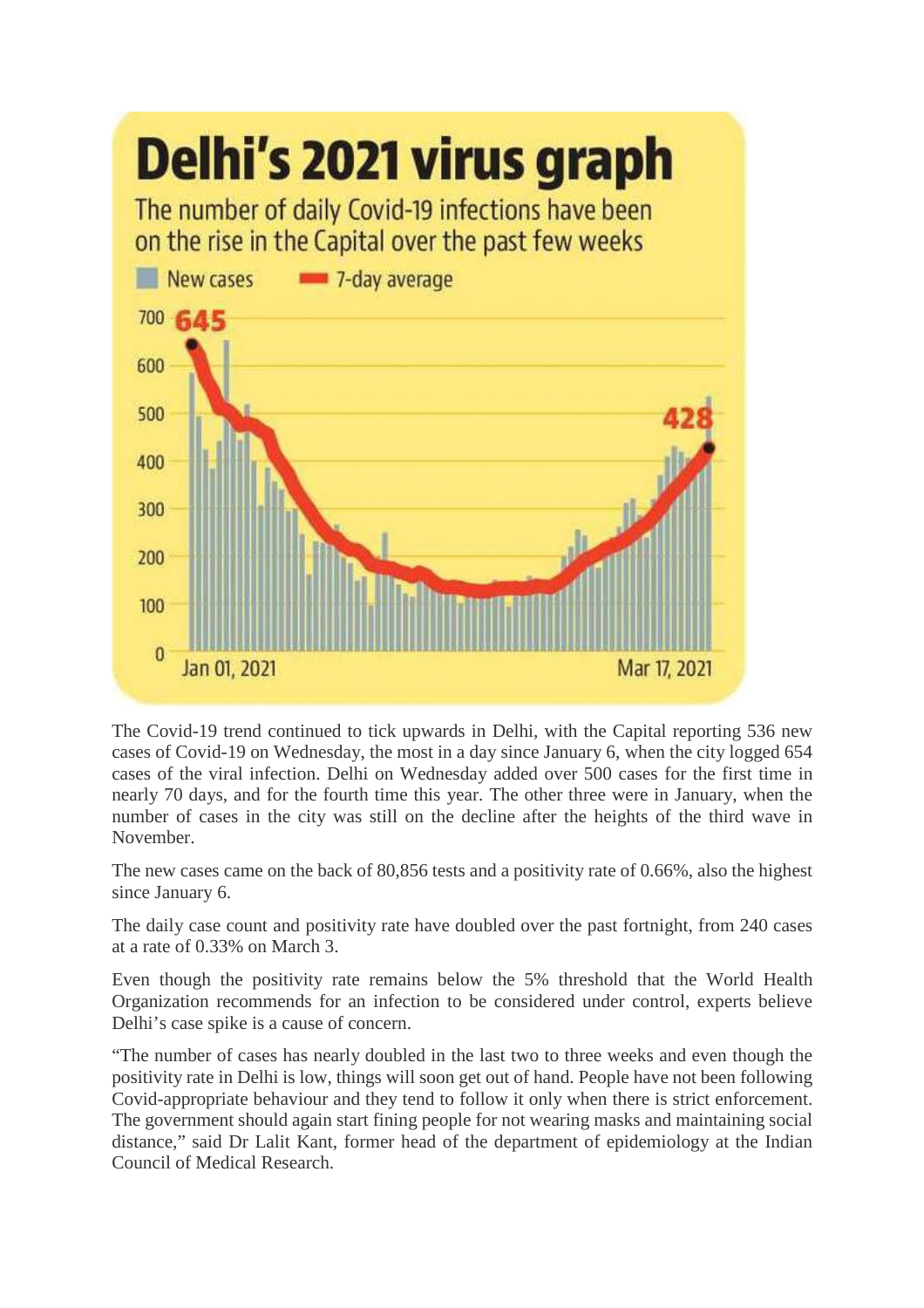Delhi health minister Satyendar Jain two days ago had said, "The positivity rate in Delhi was over 15% at one time and the WHO (World Health Organisation) says that it should be below 5%. The positivity rate in Delhi has been below 5% for a few months now and below 1% for nearly 2.5 months. In comparison, the positivity rate in Maharashtra is 16.46%, Kerala 3.54%, Punjab 4.81%, and Gujarat 1.78%. This means that the positivity rate in Gujarat is three times that of Delhi, Punjab six time, Kerala seven times, and Maharashtra thirty times. Till the positivity rate does not cross 1%, the infection is well control."

Dr Kant, however, disagreed. "There is a need to immediately take action – increase and intensify contact tracing, test as many people as possible, and prevent large gatherings. The government also needs to start looking at whether the new infections are in a different age group or demography – there are still around 50% people susceptible to the infection in the city."

Experts have also called for an increase in the pace of vaccination.

"Yes, we have vaccinated a huge number of people but when we look at the size of our population, it is nothing," said Dr Suranjit Chatterjee, senior consultant for internal medicine at Indraprastha Apollo hospital.

#### **Vaccination drive**

#### **Stop 2nd surge to prevent pan-Indian outbreak: Modi (Hindustan Times: 20210318)**

https://epaper.hindustantimes.com/Home/ArticleView

CMs ask for opening vaccination drive to more people, higher supply to boost pace

If India does not stop a second surge of Covid-19 cases, it could face another pan-Indian outbreak, Prime Minister Narendra Modi said on Wednesday during an urgent meeting with chief ministers, some of whom asked the Union government to open up the vaccination drive to allow more people to become eligible.

The PM said 70 districts have logged an over 150% increase in Covid-19 cases recently, and that "quick and decisive steps" were needed to revamp safety protocols, scale up RT-PCR testing, and add more vaccination sites.

"This is also a test of good governance," the PM told the chief ministers in his first meeting with them since vaccination started in India on January 16, and stressed on his mantra of "davai bhi, kadai bhi" (treatment also, stringent protocols also).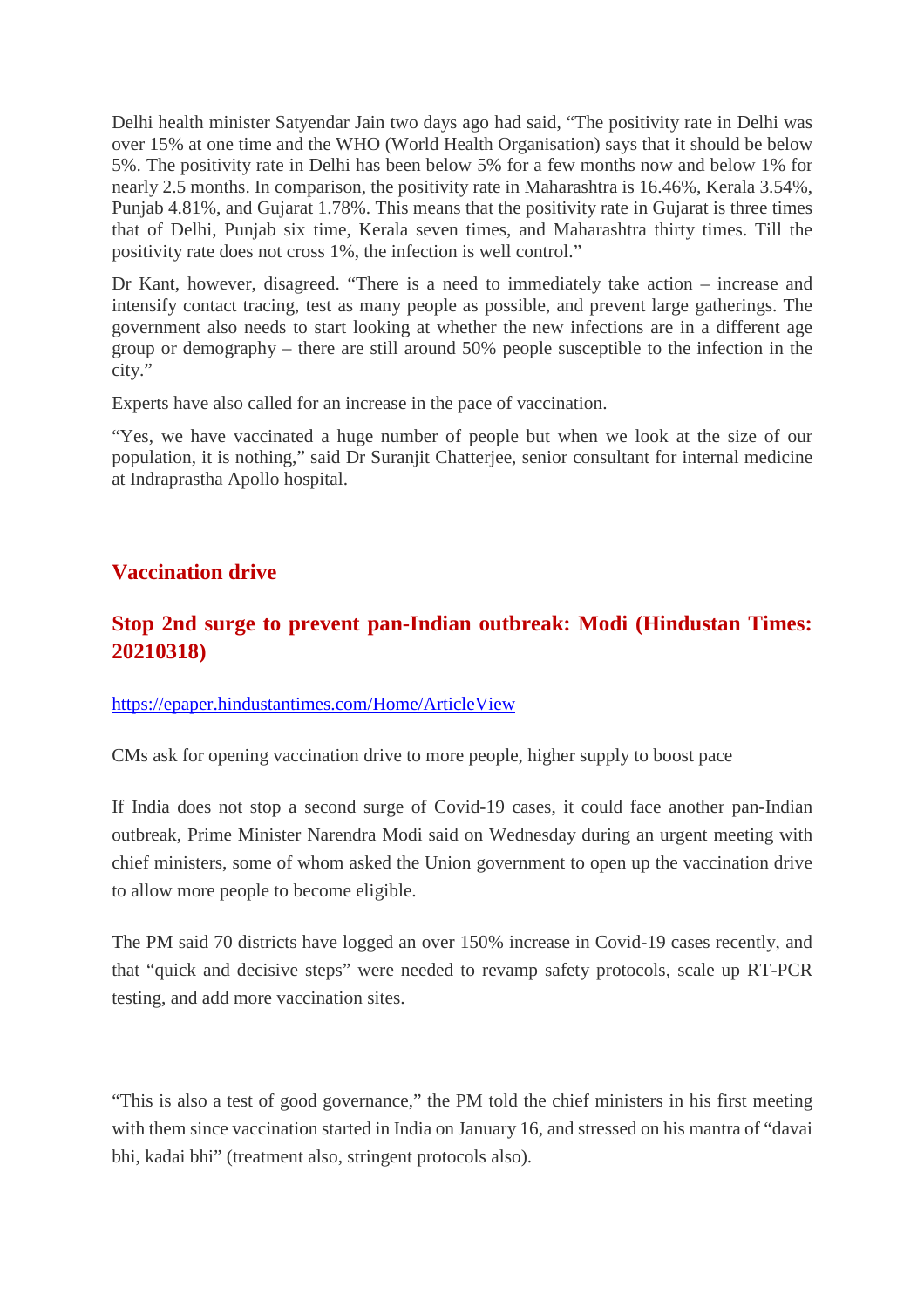"We have to stop this rising second surge immediately, and for this, we need quick and decisive steps," the PM said.

The PM raised several key points — bringing focus back on the test-trace-treat strategy by ensuring at least 70% of tests are through the RT-PCR method, more contacts of patients are traced, and micro-containment zones are created; the need to accelerate vaccinations, reduce wastage, and prevent expiry of doses; and the importance of protecting villages and rural areas that have weaker health resources. "Our progress in the fight against Covid gives us confidence. But this should not turn into overconfidence. Our success should not turn into carelessness. We also need to ensure we don't go into panic, or let fear spread. We have to be proactive in this phase," he said.

On Wednesday, Union health ministry separately listed out districts in 12 states and Union territories where infections have grown significantly. From a low of around 11,000 cases every day in the second week of February – the lowest levels recorded since the outbreak began in the country in March last year – India is now recording over 24,000 cases a day on a weekly average. On Wednesday, it added 35,836 cases, highest since December 5.

Representatives of at least three states asked the PM at the meeting to consider allowing more people to seek coronavirus doses. At present, people above the age of 60 or those older than 45 but with certain medical conditions are eligible for doses.

The demand to relax these conditions came from Maharashtra's CM Uddhav Thackeray, Punjab CM Amarinder Singh and Kerala's tourism minister K Surendran, filling in for CM Pinarayi Vijayan. According to officials in Punjab and Maharashtra, both the states pointed to a large number of infections among younger people to call for those groups to be included. Singh also suggested lawyers and judges should be added in the priority list.

According to the Maharashtra CM's office, Thackeray said: "Keeping in mind that there is young population among those who are getting infected, people above age 45, irrespective of comorbidities, should get vaccination". According to a functionary present in the meeting, the PM replied we might not need to go to that level of vaccination.

Several of the states also urged the Union government to send over more vaccine doses. "I have already informed the Union health ministry about the state's plan to inoculate 300,000 people on a daily basis. At present, the state has a stock that will last only for the next 10 days," said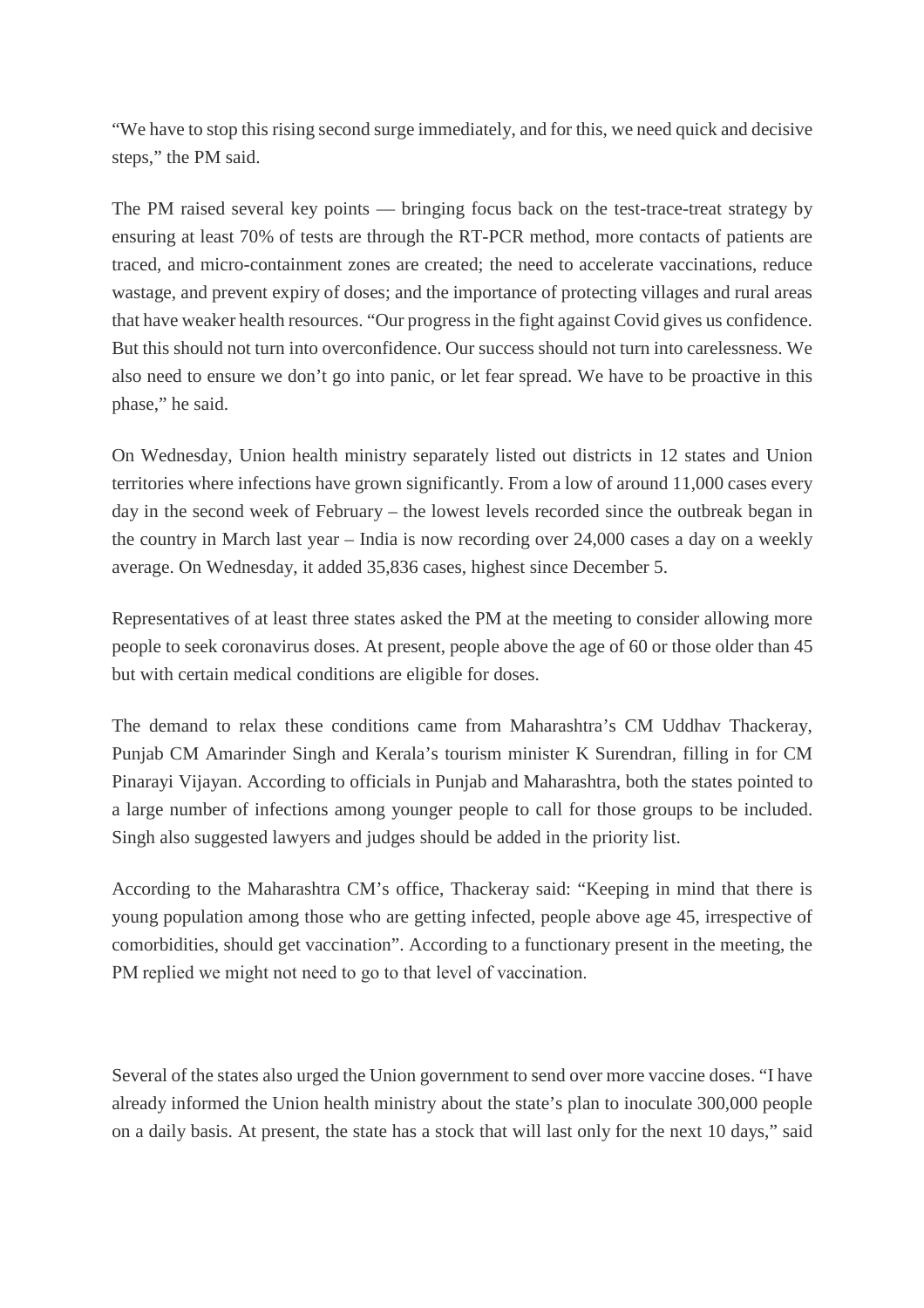Maharashtra health minister Rajesh Tope. Similar demands were made by West Bengal and Karnataka.

PM Modi outlined the need to accelerate vaccinations as well as the number of tests being carried out, and in particular highlighted regions where vaccine wastage was high. "We need to take the process of test-trace-treat as seriously as we did over the past year. Every infected person's contacts should be traced in the quickest amount of time, and it is important to ensure at least 70% of all tests are through the RT-PCR method," Modi said.

Modi said governments must focus on ramping up testing in smaller cities. "Till now, over tier-2 and tier-3 cities largely avoided the worst of the outbreaks. Hence, the villages in their vicinities were spared. But if the virus now reaches these regions, our resources could fall short," he said. The PM asked for micro-containment zones to be set up and noted that "in some places, local administration is not very strict on wearing masks. These issues must be resolved." He noted that some states made certain recommendations about the vaccination process and that while the country has scaled up the process, it now needs to address wastage. "Telangana and Andhra Pradesh have 10% wastage of vaccines. UP has near 10% wastage. More beneficiaries should be mobilised...States must target zero wastage of vaccines," Modi said, suggesting daily monitoring of vaccine usage. "If we waste vaccines, we are robbing someone's right to get vaccinated. We cannot take that right away from anyone."

Since it began vaccinating people on January 16, India has delivered 36.4 million doses. In the last 24 hours, 1.4 million doses were delivered. "If more centres can be added and they work on a mission mode, we will reduce wastage... Also, keep in mind the expiry date of the vaccine. Use the earlier batches first," Modi said, hailing how 3 million people were vaccinated on one single day.

During the meeting, Union home minister Amit Shah highlighted districts that require special focus. Health secretary Rajesh Bhushan gave a presentation on the Covid situation and the vaccination strategy.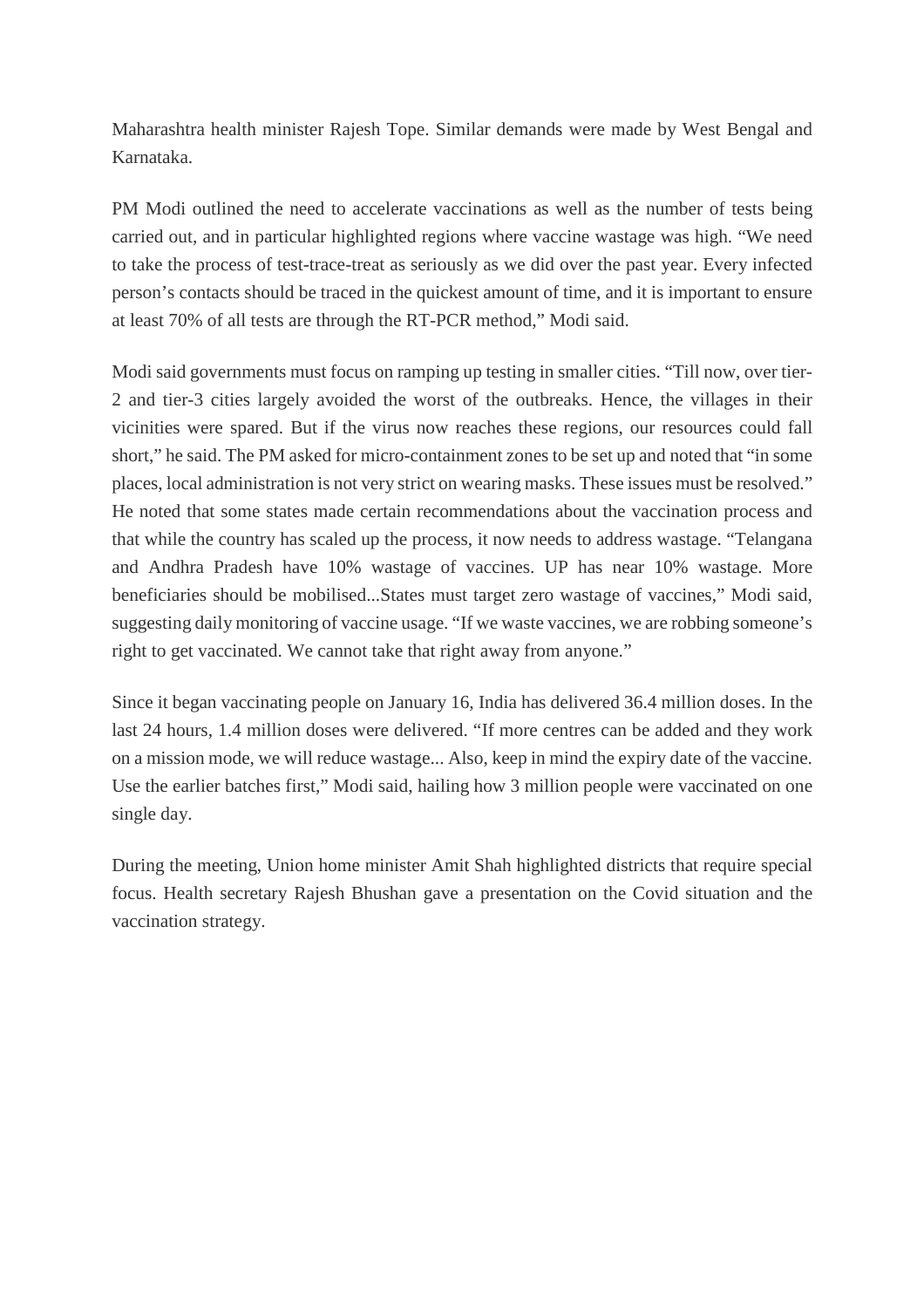Type 2 diabetes symptoms: Three stages in which diabetes (neuropathy) affects your feet

Diabetes Type 2 is a condition characterised by unstable blood sugar levels. The condition in which the body either doesn't produce enough insulin or resists insulin is often accompanied by a plethora of health conditions. For every diabetes patient, managing blood sugar level is the greatest challenge of all. If left uncontrolled, it can inflict damage on other parts of the body, which even includes nerve damage.

02/5How high blood sugar affects the nerve system

Diabetic neuropathy most often damages nerves in your legs and feet. The symptoms may differ from individual to individual depending on the severity of the condition. Some may experience mild symptoms, while for others the situation can cause great discomfort. People may experience numbness in their feet and legs, along with problems in digestive issues, urinary tract, blood tract and heart. The symptoms of the condition start to appear slowly and can be controlled from causing severe damage by managing the blood sugar level.

03/5The stages of diabetic neuropathy in feet

There are different kinds of neuropathy, but the most common of all is peripheral neuropathy. Also known as distal symmetric peripheral neuropathy, this condition affects the nerves system of the feet and legs first, followed by the hands and arms. Common symptoms may include

-Numbness or reduced ability to feel temperature changes

-Tingling or burning sensation

-Sharp pains

-Increased senitivity

-Foot problems, such as ulcers, infections, and bone and joint pain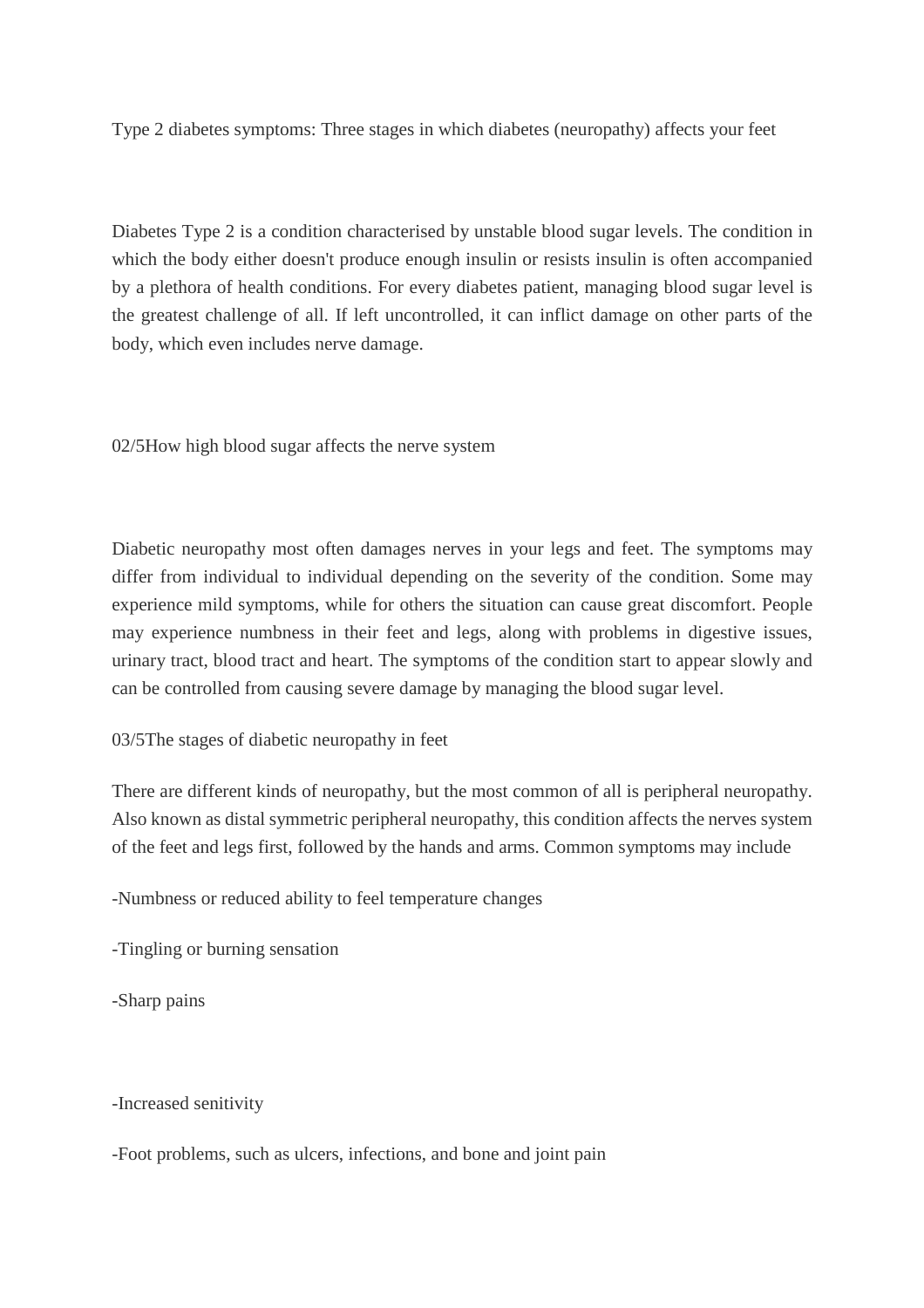The nerve-damaging first starts in the feet and then starts affecting other parts of the body. According to the American Association of Neuromuscular and Electrodiagnostic Medicine (AANEM), there are three stages to neuropathy.

The first stage: In the first one the person may experience pain and tingle in the feet in intervals. The symptoms are subtle, so most people fail to recognise them at an early stage. They may feel discomfort in the foot, but may not pay attention to it.

The second stage: After some time the pain grows more severe and regular. It can be hard to say when you move from stage one to stage two, but you will be able to notice the symptoms more clearly. Your feet will constantly hurt while walking or performing other activities.

The third stage: The third stage is the most severe one where you will lose all pain sensation. The pain will start to decline, which means that the nerves are dying. This increases the risk of severe tissue injury because the patient can no longer feel any kind of pain even when they are injured.

Diabetic neuropathy is caused due to persistent high blood sugar level. The primary treatment could be to eat healthy food and exercise. Both of these things play a great role when it comes to managing blood sugar level. Apart from that, track your blood sugar level regularly and take care of your foot. Your doctor may prescribe you some medicines that may help to manage the condition.

Find out about the latest Lifestyle, Fashion & Beauty trends, Relationship tips & the buzz on Health & Food.

#### **Vaccine (The Asian Age: 20210318)**

http://onlineepaper.asianage.com/articledetailpage.aspx?id=15472619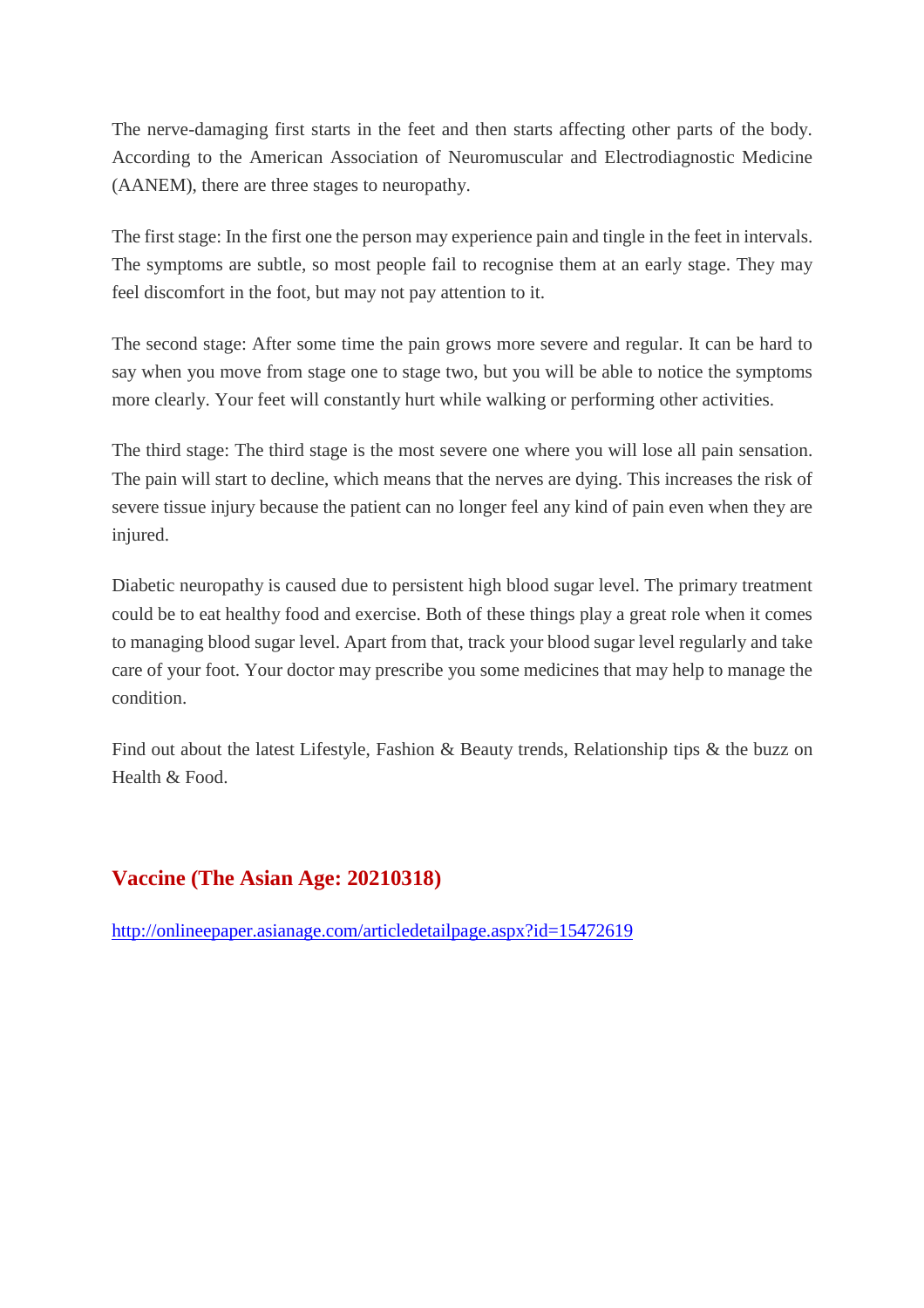## China's Catch-22 on vaccine

The decision of the Chinese government to ease visa restrictions, imposed during the peak of the pandemic Covid-19, is a welcome step that will speed up the return of life back to normalcy. However, its insistence that those who apply for a visa should have inoculated themselves with a Chinese-made vaccine defies logic and scientific principles, and reflects a total ignorance about the objective realities about the pandemic situation in the world.

Scientists in several countries have in the last few months come out with vaccines that can protect people from the deadly virus. Each one is certified by the national regulators concerned following universally accepted scientific norms on safety and efficacy, and hence it is grossly unfair for a country to set vaccination with a product made there as a precondition to enter that country. The humanity is not engaged in a war among the nations of the world but one against a virus. Every nation must realise that.

It is estimated that there are about 23,000 Indians who are waiting to return to China for various purposes including education and business. Given the fact that there is no availability of Chinese-made vaccines in India, they will have to wait for some more time. The Chinese side has explained that vaccine producers in other countries should file applications to competent authorities in China and the latter will make decisions in accordance with laws and regulations. There has been no timeframe or assurance on that either.

There are many countries that have no access to vaccine as its production has been concentrated in a few spots and most of it has been contracted by the rich nations. Vaccination for all must be a universal goal at present, and every nation, including China, should be part of it. China has an added responsibility as the SARS-Cov-2 virus that causes Covid-19 originated there. Unilateral actions by countries do not aid that endeavour.

#### **Polio lessons for COVID vaccination**

#### **Polio lessons for COVID vaccination (The Indian Express: 20210318)**

https://indianexpress.com/article/opinion/columns/polio-lessons-covid-vaccination-publichealth-7232853/

Communication drives that reach out to all sections can help ease vaccine hesitancy

India covid vaccinationAnother meta-analysis study by the British Medical Journal found that only 68.4 per cent of the population is willing to receive the COVID-19 vaccination globally. That is a low figure considering vaccines can eradicate diseases and save lives.

More than a year ago, the SARS-COV-2 virus sent the world into a bubble. We were caught by surprise and there was little or no preparation to meet this challenge. Health systems were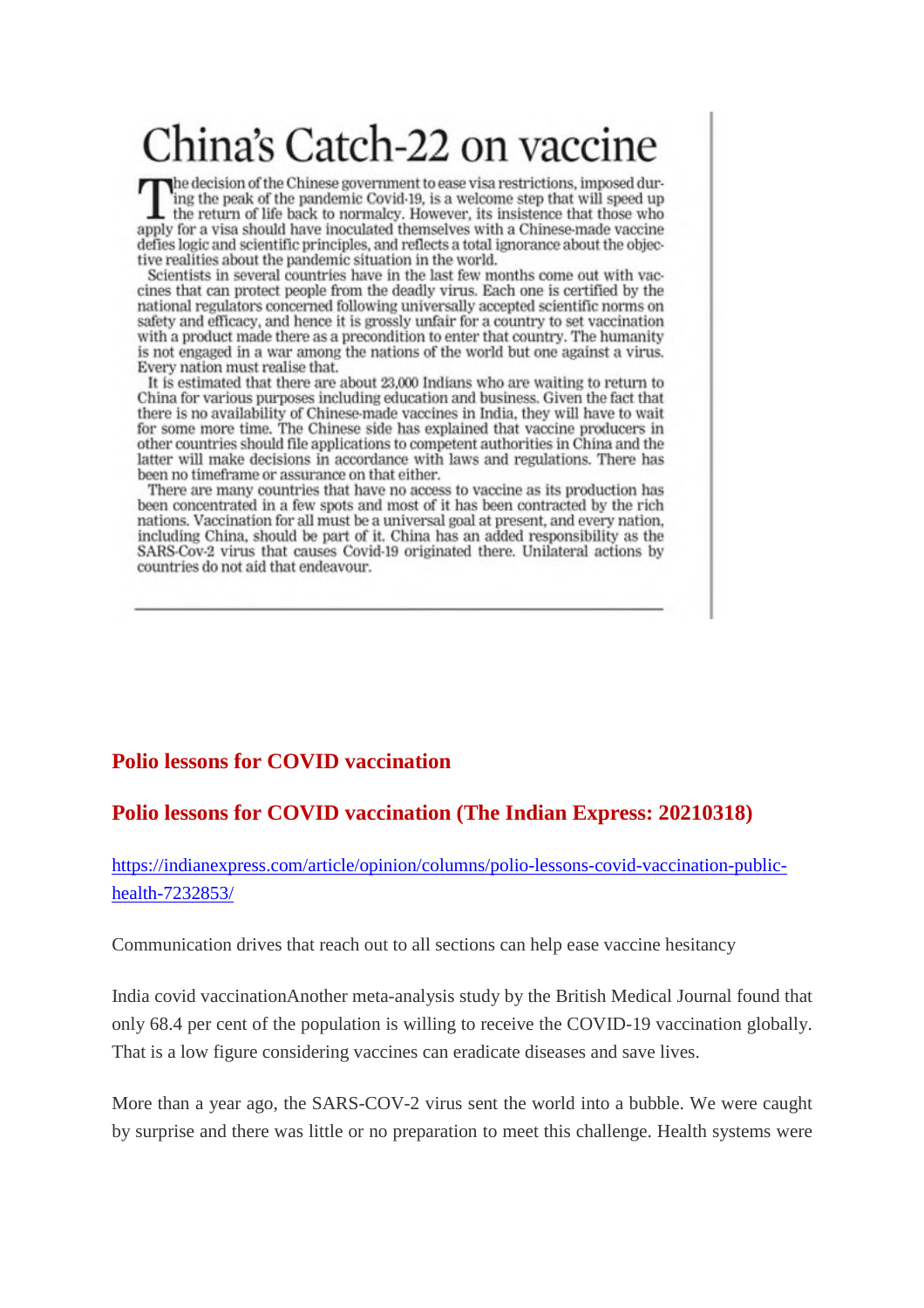ravaged, and countless people lost their lives. In hindsight, this could have been prevented had we been prepared.

A year later, while the virus is still circulating in our communities, we know much more about it, thanks to one of the biggest health information campaigns in human history. The world is slowly but gradually bouncing back, and science has given us another chance. Cases are on the decline. However, sporadic outbreaks have led governments around the world to continue to enforce fundamental public health measures.

At the same time, the focus has shifted to the development of vaccines. The race has fasttracked efforts. Scientists have developed vaccines in record time and more than 250 vaccine candidates are in different stages of development globally. India, too, has already approved and rolled out Covishield and Covaxin for emergency use and many more are on the horizon. And here is where we have hit a bump, expectedly so. Vaccine hesitancy – notorious words commonly associated with inoculation drives — has been cited by WHO as one of the top 10 global health challenges.

Opinion |People's confidence is a must for a successful roll out of the Covid-19 vaccine

There is no denying that immunisation is one of the most successful and cost-effective means to help children grow into healthy adults. But with any large-scale immunisation programme, hesitation and fear usually follows. A World Economic Forum survey released in November 2020 indicated a growing reluctance among people to receive a vaccine, despite progress made by numerous pharmaceutical companies and international organisations. Another metaanalysis study by the British Medical Journal found that only 68.4 per cent of the population is willing to receive the COVID-19 vaccination globally. That is a low figure considering vaccines can eradicate diseases and save lives. So, what makes it difficult and how can we tackle this lack of confidence among people?

The answers can be found in comparing the immunisation coverage of other diseases. As per estimates released by WHO and UNICEF on immunisation — nearly one in 10 infants did not receive any vaccination in 2016. This means that infants missed the first dose of DTP/Pentavalent vaccine putting them at serious risk of these potentially fatal diseases. Another survey by WHO in 2014 revealed that among the 1 lakh parents (of children who were not vaccinated) interviewed, 33 per cent had no idea about the vaccination, and another 30 per cent only knew about the Adverse Events Following Immunisation (AEFI).

Sachin Vaze scandal leaves one lesson: Dump 'encounter specialists'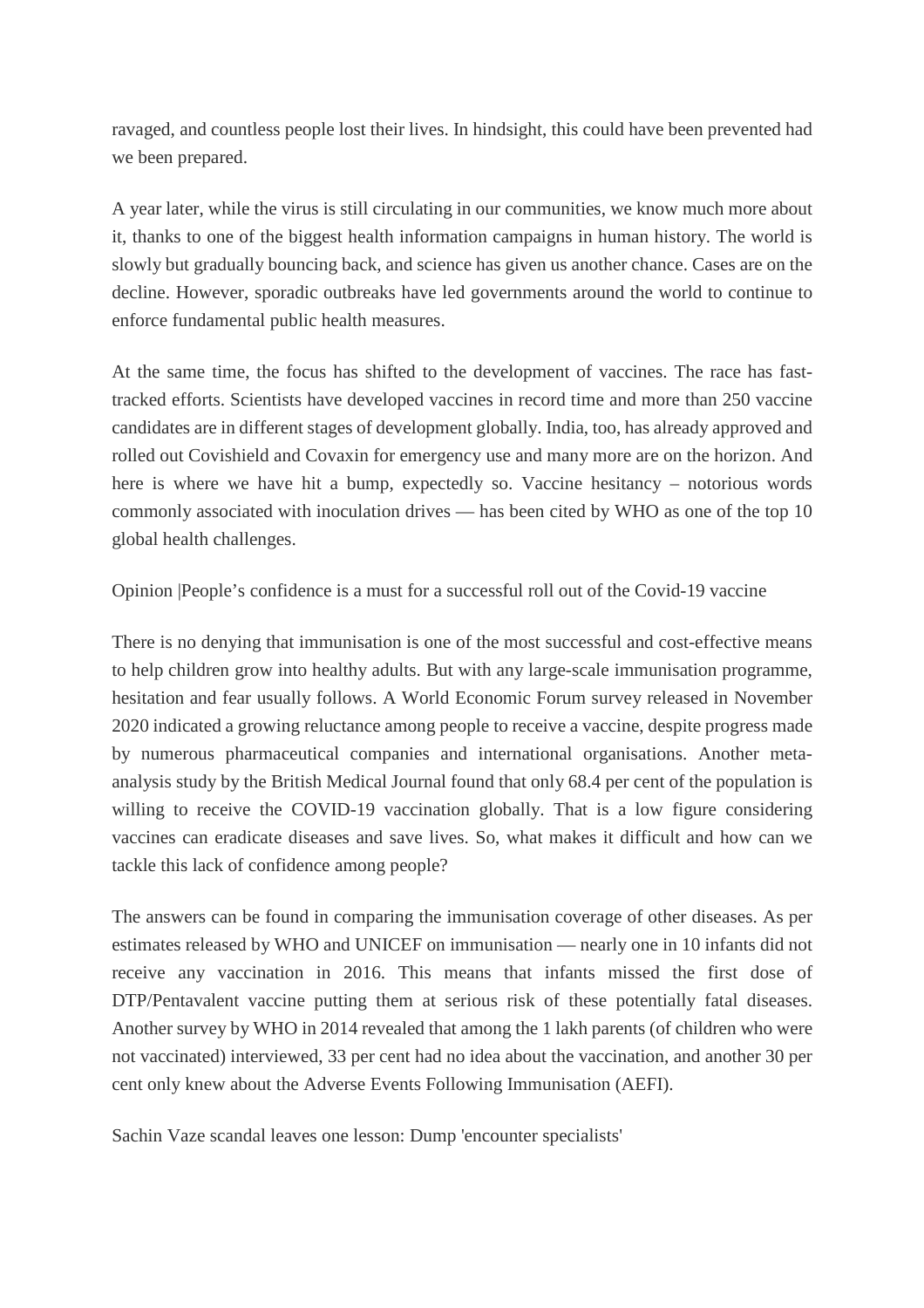BJP has turned the heterogeneity of Hindu culture into its strength

The government wants to build highways for growth. It might not work

Given the severity of the pandemic, with 2.5 million deaths reported worldwide, vaccines are the only effective solution that can be deployed against COVID-19. India's vaccine rollout has kicked off to a good start with more than 2.5 crore vaccine doses being administered as of March 15. However, the country has been witnessing hesitancy from unexpected quarters – doctors and health-workers. Such a development can have further implications on the vaccine coverage of the larger population, especially when there are less takers among the ones who save lives. The apprehension it seems has been attributed to lack of vaccine efficacy data, questions on safety, quick clinical trials, and reported deaths among the elderly and sick population.

To combat this misinformation, the Indian government has stepped up efforts to quash wrong claims and has conducted regular press conferences. The Union Minister of Health and Family Welfare, Harsh Vardhan, has led the initiative. Messages such as "Let us put a STOP to these falsehoods" and "Truth is powerful and shall prevail" have been disseminated to ensure its acceptance and uptake in a timely, accurate and transparent fashion. Eminent physicians from well-known private and public hospitals have also taken vaccine shots to boost public confidence. Pharmaceutical companies have released factsheets addressing concerns and an extensive communications campaign is being undertaken on social media platforms to ensure the right information reaches people. In addition to this, development partners have been roped in to spread awareness about the COVID-19 vaccines. All vaccines are almost 100 per cent effective in preventing COVID-related deaths, severe symptoms and complications – that's the message the needs to go through.

opinion |There are challenges in Covid vaccination drive, but these are not intractable

Much can, in fact, be learnt from the country's successful Polio eradication and Mission Indradhanush initiative. In 2002, when Uttar Pradesh alone harboured 65 per cent of global polio cases and vaccine hesitancy was at its peak, UNICEF's induction of an army of social mobilisers in Uttar Pradesh and Bihar states helped mitigate fears.

Similarly, while designing Mission Indradhanush in 2014, behaviour change communications was put at the centerstage of immunisation planning. The campaign converted a routine immunisation into a Jan Andolan – a people's movement. It mobilised communities to deal with the barriers to seeking vaccines. This was achieved through a sustained coordination effort led by the Ministry of Health with 12 different ministries.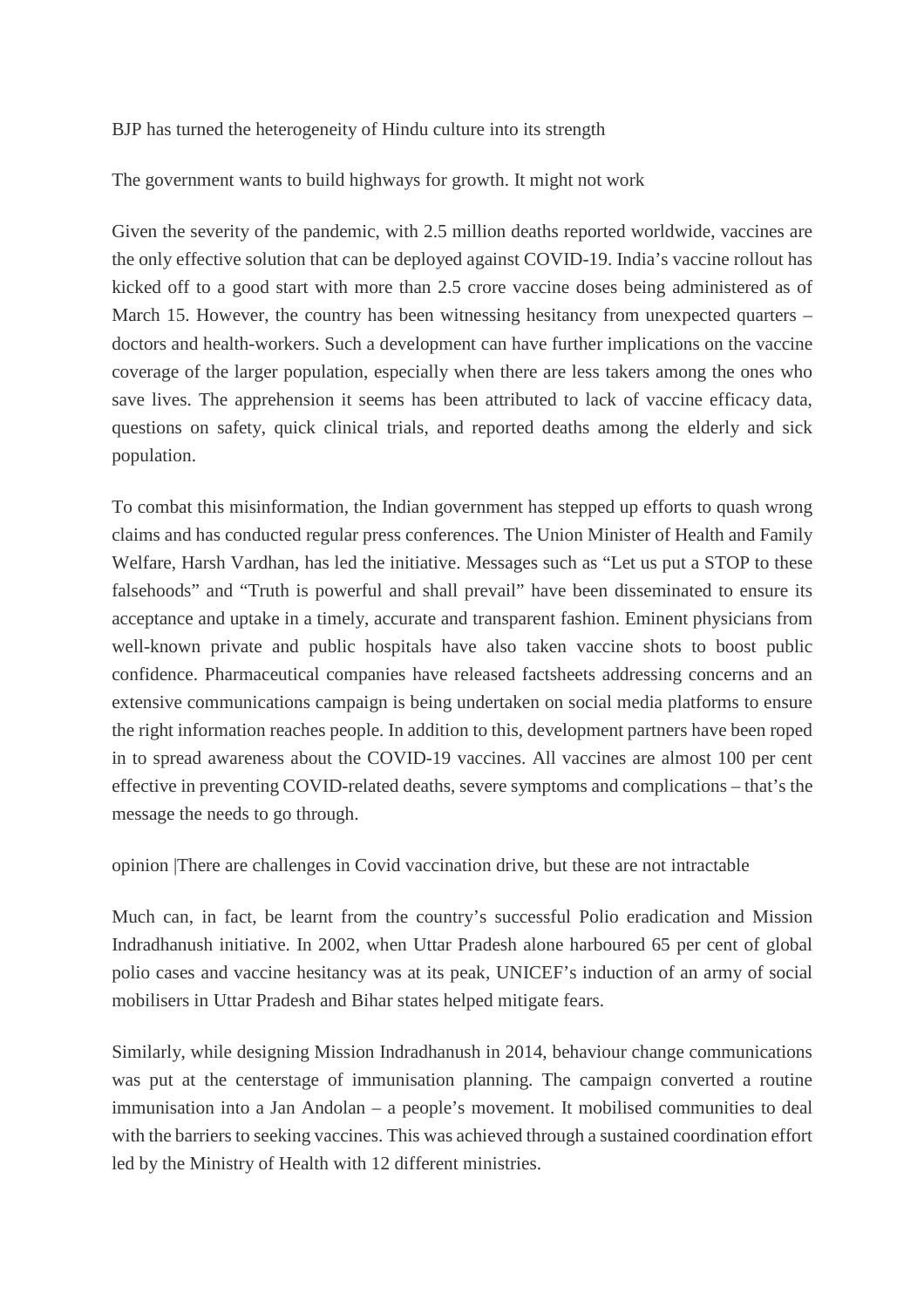India is on the right path with the recent decision to open the vaccination drive for the general public and to speed up private sector participation. While developed countries like United Kingdom, United States, and France are still struggling with either strict lockdowns or a health system operating under tremendous pressure, India in contrast, has done well in focusing on preventive measures such as an early lockdown, that also provided a window to establish robust health systems to contain the virus and treat those with the disease. The country has seen a drop in the number of cases – though there has been a rise in some parts of the country in the past month — and deaths considerably. Therefore, India is in a much better situation to fast track the vaccination drive to achieve herd immunity and prevent the second wave of infections.

As the third phase of vaccination closes in, it is vital that we draw inspiration from past lessons and move to inoculate our priority population. Behaviour change communications must be intensified. Mass media (radio, television, billboards, print material, and internet), interpersonal channels and community mobilisation must be optimised to advertise and achieve the desired outcomes. There is a need for active involvement of people from all strata of the society — local community leaders, associations, private sector, celebrities, religious groups, experts, and political leaders. It will not only keep misinformation at bay but find acceptance among all. Let people take the lead here. With more evidence pouring in, vaccine hesitancy among the healthcare providers is bound to evaporate soon.

#### **Pandemic's other scourge**

#### **Plastics and other medical waste created while dealing with COVID-19 could prove to be environmental hazards. (The Indian Express: 20210318)**

https://indianexpress.com/article/opinion/pandemics-other-scourge-7232898/

While the social and economic impacts of the COVID-19 pandemic are in everyone's mind and every country's policy and budget papers, the third element of a triple-bottom-line assessment, the environment, should not be forgotten. The environmental consequences of COVID-19 impact various aspects of the planet's life, such as changes in the type and quantity of waste, management and disposal of waste, use of energy due to varied work and life practices, use of fuel due to varied travel practices.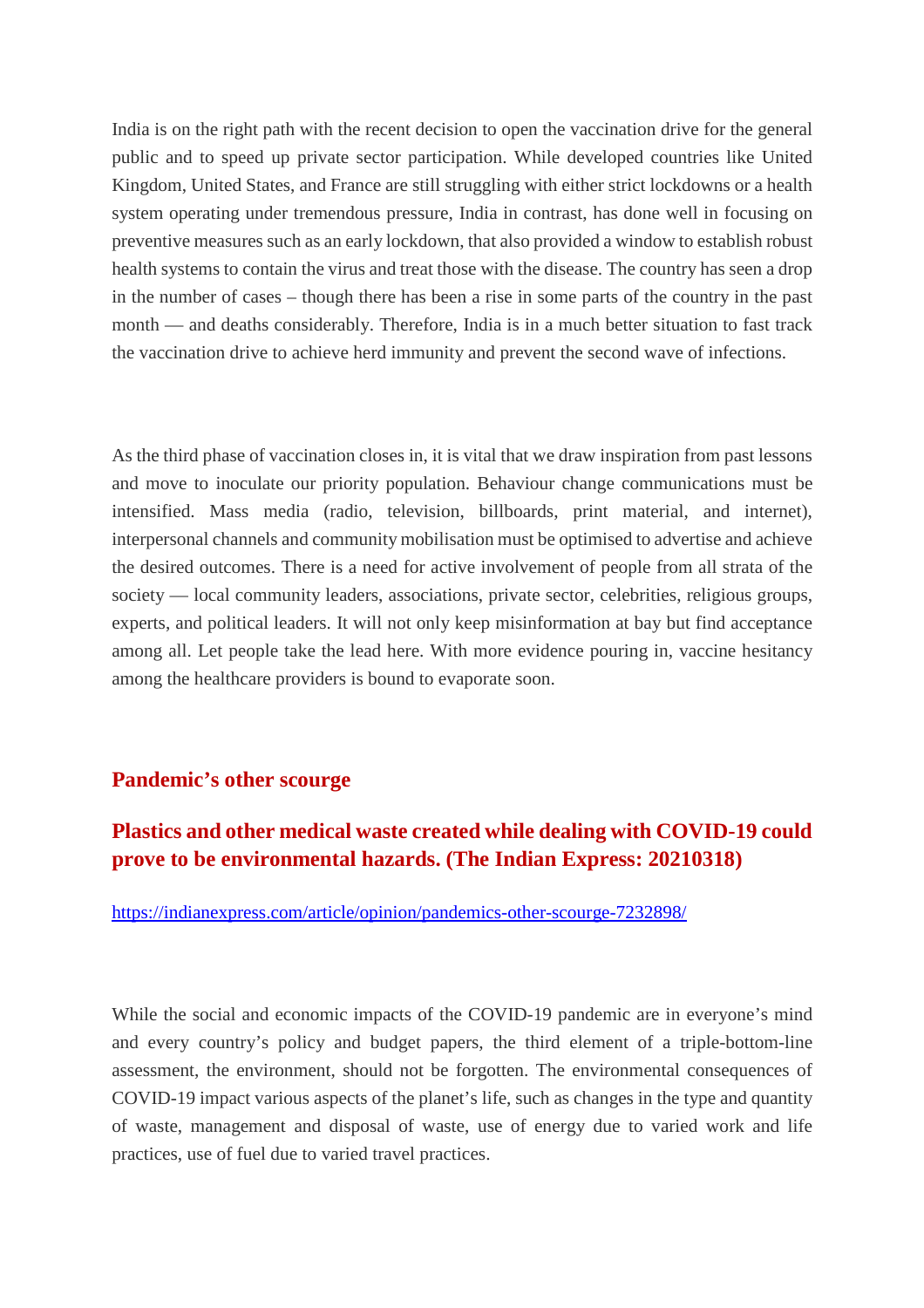It has been reported that hospitals in the US alone produce more than five million tonnes of waste each year of which more than a quarter is made of plastic. The packaging and equipment used in healthcare have to strictly adhere to medical-grade plastic standards and be resistant to sterilisation methods, radiation, static and other potentially damaging situations. This means the margin of error or impurity is pretty much zero. That means such materials have to be made from virgin resources and not from recycled materials and their disposal also has to follow certain norms and procedures due to the potential for pathogenic contamination to the environment (which includes people and animals).

Based on industry reports and in the professional opinion of this writer, the scale of the problem is not reliably quantified. Normally, as the focus has rightly been on reducing the risk of illness, a single item from a package of single-use items will be used and the remaining sterilised items would be thrown out.

When an unprecedented situation eventuates, the routine is thrown out the window. Many studies, more so in 2020, have reported on the impact of a pandemic and epidemic on our material utilisation and changes to the LCA (life cycle analysis) of many of our resource streams.

Single-use plastics, especially light plastics that one can scrunch with bare hands, are usually bestowed the "un-recyclable" label, with the dungeons of a dirty landfill as their only fate, where they will survive the ensuing millennia, like a soul devoid of any divinity destined to forever endure the fires of hell.

The unavoidable increment in the quantity of single-use plastic products required for personal protection and healthcare has disrupted and impacted the short-term and long-term waste management practices. The Australian waste management industry had been set up with a reliance on several international processing industries, in the absence of a good domestic manufacturing industry. Especially in light of the recent ban on waste imports by several receiving countries such as China, alternatives, or a new business plan, had been on the cards. A sudden shift in waste composition requires resilience and dynamic responsiveness. In addition to the quantities, the residual pathogenic potential of old and newly added waste materials (the latter mainly comprising masks, gloves, PPE overall) especially in residential, commercial and healthcare sectors has caused some concerns in the waste industry.

The energy footprint of producing and managing items including plastic packaging is also not to be forgotten. Plastic packaging is easy to produce and strict requirements for healthcare standards require this to be sourced mostly from virgin materials, not recycled sources. A country such as Australia where a seemingly robust waste management industry exists and with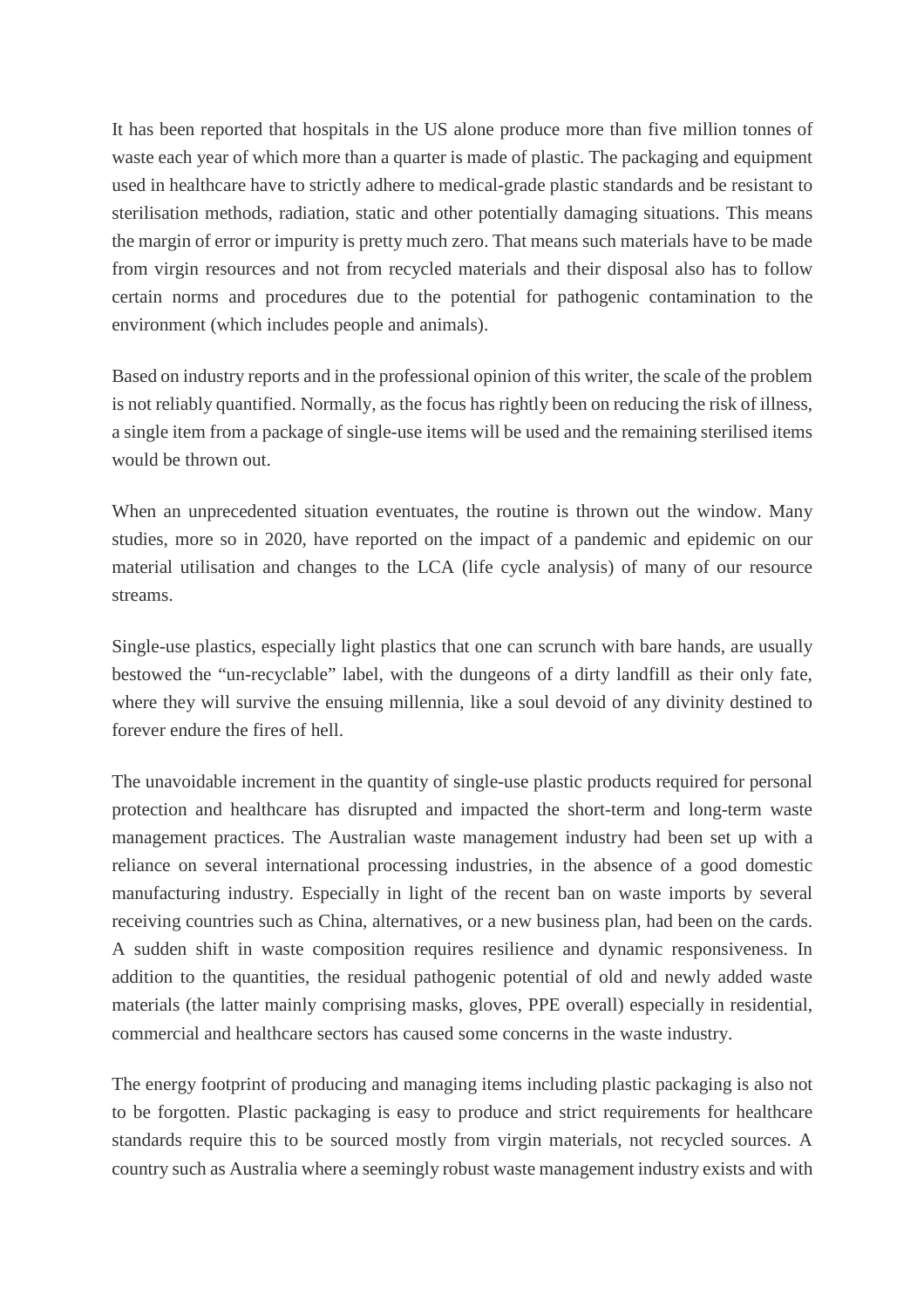a low COVID health impact can manage the added waste streams from the widespread use of single-use materials. Countries such as India with a nascent waste management industry are rife with immature practices. With a heavy reliance on manual scavenging for recycling, any health and safety imbalance will see this waste industry overwhelmed.

Unbeknown to the healthcare industry, public littering from used masks and gloves have been captured in widely publicised (on social media and in academic circles at least) images at beaches, public parks and other open spaces due either to carelessness of the user or lack of proper disposal options. This would eventually find its way to a water body or other sensitive environment.

In a medical setting, the service-receiver (the patient and their support personnel) are neither usually in a position to deny plastics nor in a mindset to give any priority to it – unlike rejecting another single-use plastic bag at the supermarket checkout or avoiding the use of a plastic straw at the restaurant. So, change has to come from within the sector. While it is acceptable that during the start of COVID-19, no country in the world had the luxury of time to focus on how to manage the potential for increased medical waste, the months that ensued had afforded time to contemplate and consider better choices.

Alternatives to landfilling exist to convert single-use plastics into useful products – such as light-weight composites used to produce prosthetics or into harder recycled plastics such as outdoor furniture/landscaping materials, where it will still survive for a long time but while serving a good cause. The advent of 3D-printing has ameliorated voids of manufacturing opportunities. The only thing required is a constant and reliable supply of relatively clean materials delivered to a processing unit or, outside the healthcare sector, to collection points such as the red-cycle bins located at supermarkets. The single-use plastic packaging and other materials need to be carefully managed for contamination, though.

In the good old waste management hierarchy, the top priority is to 'Reduce' (followed by Reuse and Recycle) – so it is pretty straight forward to think up ways to reduce the need for materials that will make our ever-expanding ecological footprint grow to a shoe size we will find too large to fit into anything. However, when it comes to the healthcare requirements especially related to an unprecedented pandemic, "reducing" may not be a priority as much as saving lives and stopping the spread of the virus.

According to some publicly-available data, almost 85 per cent of waste from healthcare is noninfectious and a large portion of it can be recycled too. However, waste from a hospital environment is collected as commingled and disposed of together – landfilled or incinerated. As per reports, Western Health in Melbourne had identified a saving of \$100,000 per year by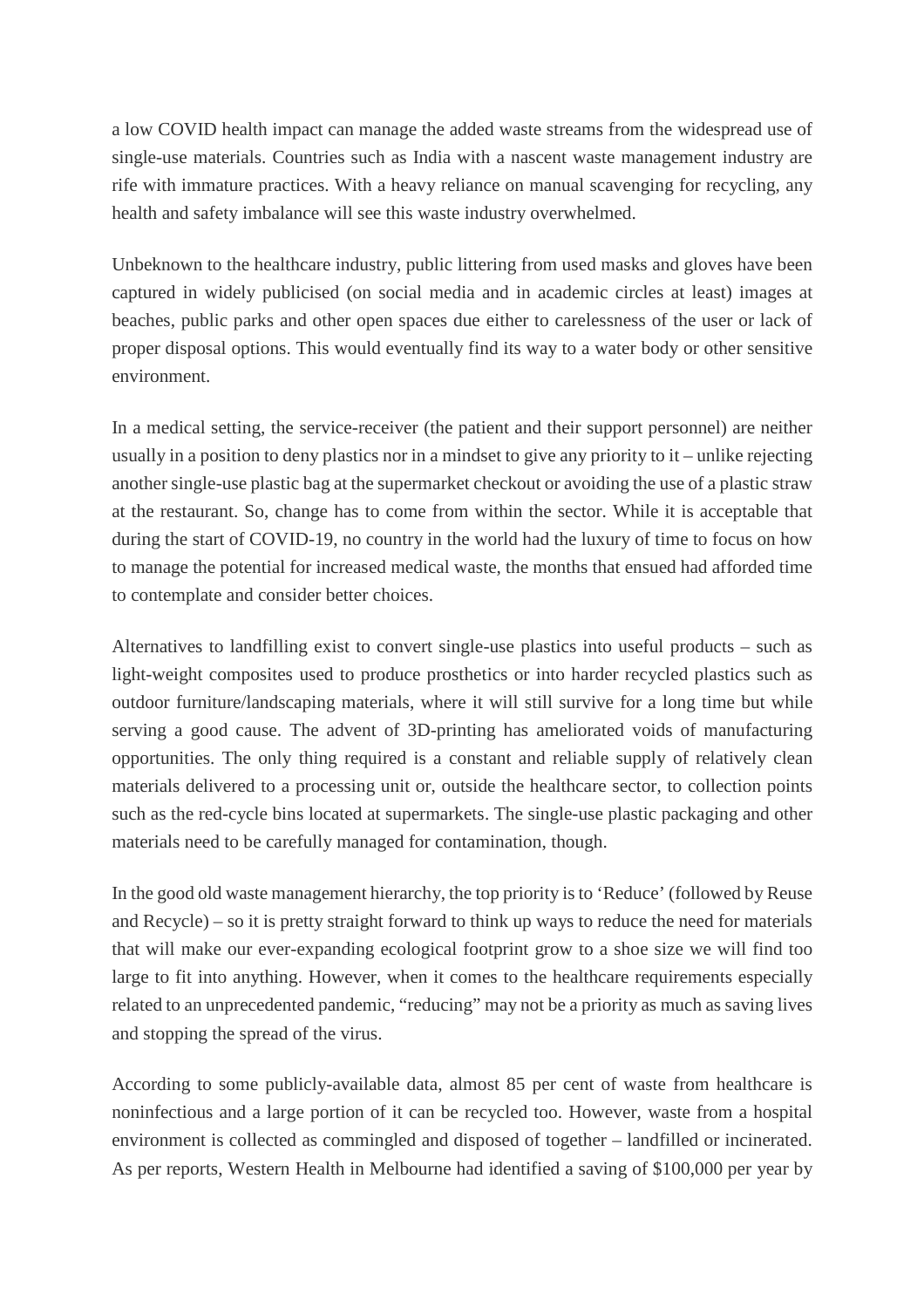replacing single-use items with some reusable items. Similar stories have been reported by Auburn Hospital in Sydney and Flinders Medical Centre near Adelaide. Non-reusable items such as truly-single-use saline bags are recycled by specialist recycling industry units. RMIT in Australia has reported methods to literally pave a road to recycle disposable COVID (or otherwise) facemasks. This goes well with the recycling of plastic into roads elsewhere in Australia, India and other places.

Considerable effort and financial backing are required from governments and possibly industry (perhaps based on the polluter-pays policy, or corporate social responsibility from medical and pharmaceutical producers) to assist in source-separating the materials and safety managing them appropriately.

The Canadian government has decided to award grants for developing solutions for the manufacture of compostable disposable surgical masks and respirators to be used by healthcare workers and for the efficient and cost-effective recycling of disposable PPE waste generated in the Canadian healthcare sector. We need more like this!

During the pandemic, many workplaces have restructured their worker placement habits, if practically possible, to reduce the number of personnel in constricted spaces such as offices and meeting rooms. This included many businesses advising their workers to work from home as much as possible, reducing face to face meetings and, most importantly in the context of this article, the commute. Most of the blue-collar jobs have, however, continued as they are mostly outdoors.

An article in the journal Science of The Total Environment (Aug 2020) reported: "Recent data released by NASA (National Aeronautics and Space Administration) and ESA (European Space Agency) indicates that pollution in some of the epicentres of COVID-19 such as Wuhan, Italy, Spain and the USA etc. has reduced up to 30 per cent." A lock-down in one-third of the cities in China, the birthplace of COVID-19, has been assessed and reported to have contributed to significant improvement in air quality in those areas in comparison to previous years' data.

There have been several reports and academic studies on various cities and industrial economies previously choking on smog, having clearer air and resultant amelioration of breathing issues for residents.

Globally, some early analysis (Carbon Brief) predicted that the reduction in CO2 emission would be around 1600 million tonnes in 2020 – nearly 5.5 per cent of what we puffed out in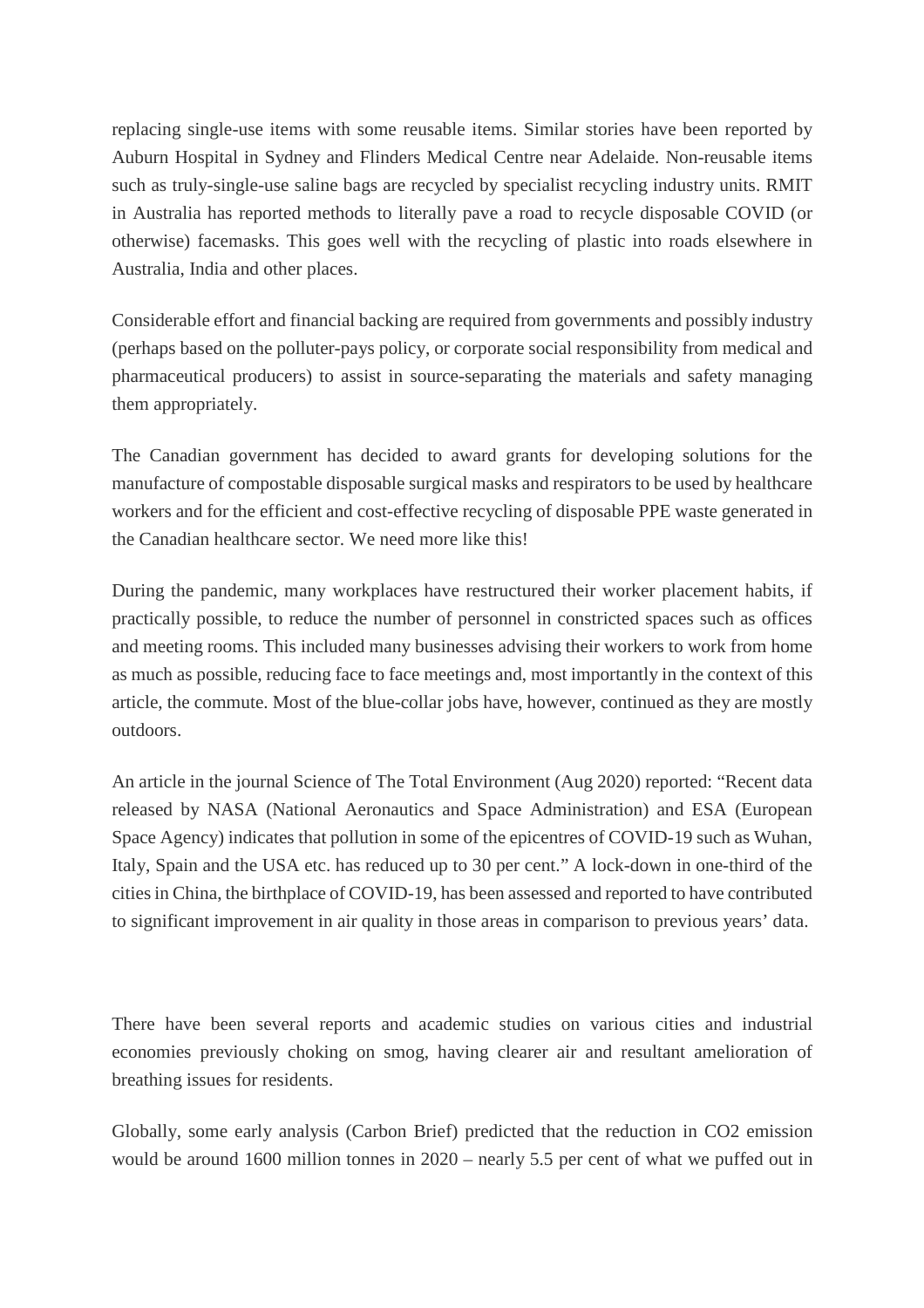2019. This is a blessing, perhaps, as per a Harvard University School of Public Health report which stated that people who live in areas with poor air quality could have more health impact from COVID-19.

#### **Infection (Hindusta: 20210318)**

https://epaper.livehindustan.com/imageview\_707600\_84225652\_4\_1\_18-03-2021\_2\_i\_1\_sf.html



#### **Coronavirus (Hindusta: 20210318)**

https://epaper.livehindustan.com/imageview\_707600\_84231614\_4\_1\_18-03-2021 2 i 1 sf.html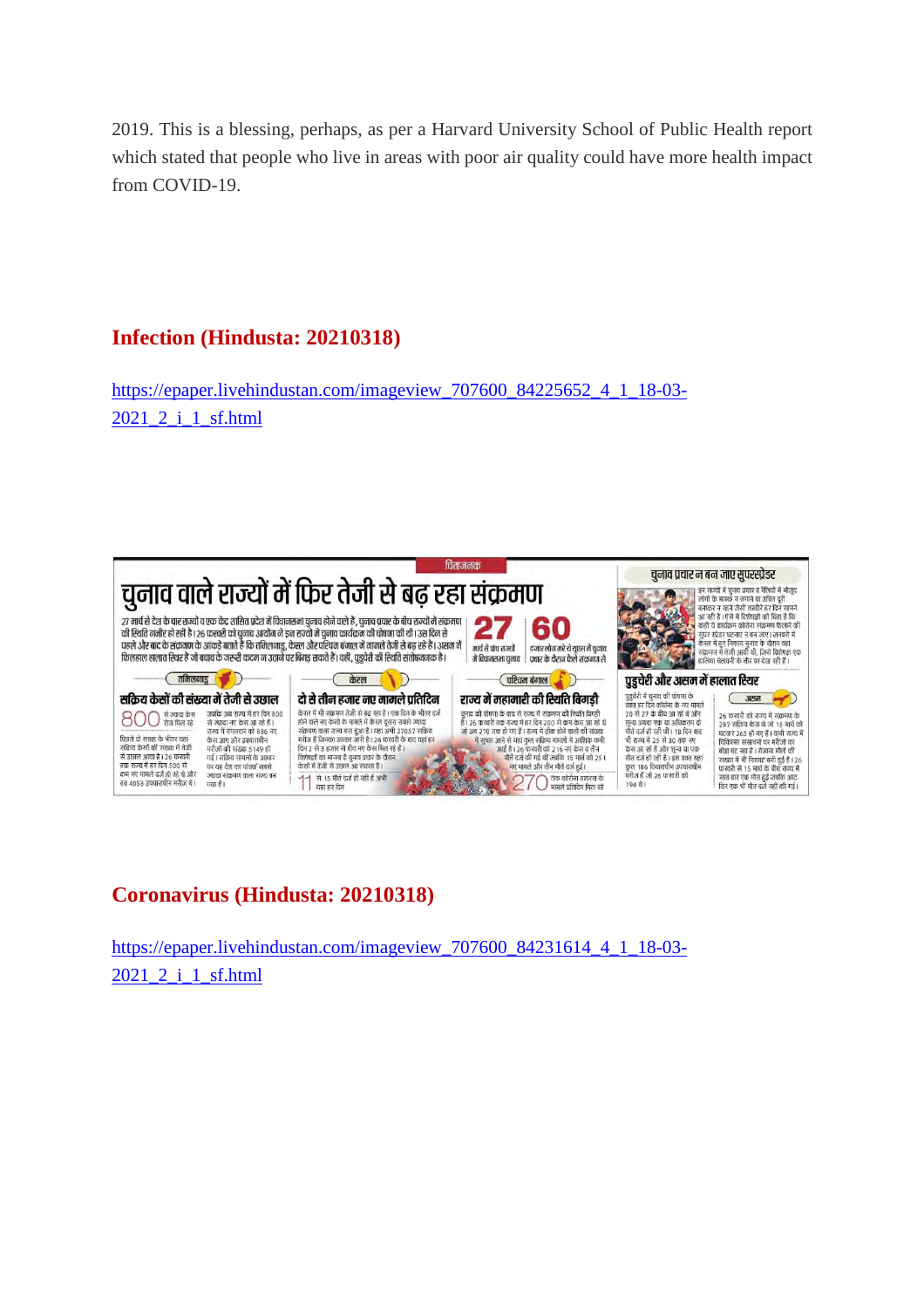

#### **Vaccination Cooperation (Hindusta: 20210318)**

https://epaper.livehindustan.com/imageview\_707600\_84233808\_4\_1\_18-03- 2021 2 i 1 sf.html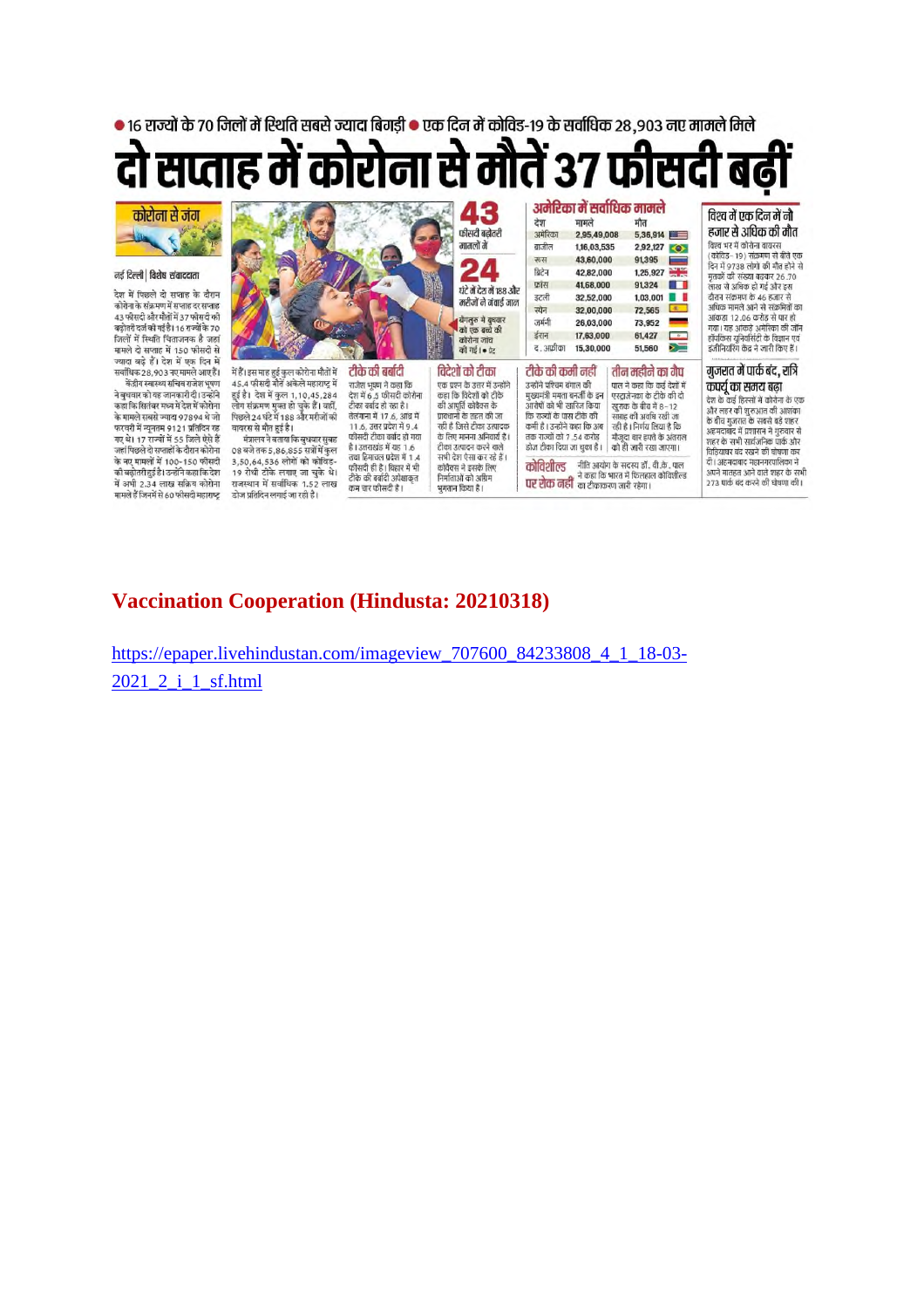# 'टीका मैत्री' से कद बढ़ा : जयशंकर

नई दिल्ली | विशेष संवाददाता

विदेश मंत्री एस. जयशंकर ने बुधवार को संसद में कहा कि कोरोना महामारी जैसी वैश्विक चुनौती के दौरमें भी प्रधानमंत्री नरेंद्र मोदी ने वैक्सीन मैत्री को लेकर जो कदम उठाए. उससे भारत का विश्व में कद ऊंचा हुआ है। इससे देश के प्रति सद्भाव की भावना निर्मित हुई। उन्होंने कहा कि मौजूदा समय में भारत दुनिया के लिए एक फार्मेसी हब के तौर पर उभरा है।

राज्यसभा में भारत की वैक्सीन मैत्री पहल पर एक बयान देते हुए जयशंकर ने यह भी कहा कि इस दौरान विश्व ने ना सिर्फ भारत की लोक केंद्रित कटनीति

### १५० देशों को चिकित्सा सामान दिए

जयशंकर ने कहा कि कोरोना महामारी के मुश्किल समय में भी भारत ने दुनिया के कई देशों की मदद की। भारत ने 150 देशों को दवाओं और पीपीई किट जैसे जरूरी चिकित्सा सामान की आपूर्ति की है । इनमें से 82 देशों को अनुदान के रूप में यह मदद पहुंचाई गई है।

और निःस्वार्थ सेवा भाव को देखा. बल्कि गणवत्तापूर्ण उत्पादों को लेकर भारतीय क्षमता का भी पता लगा।

उन्होंने कहा कि भारत में टीके की उपलब्धता और घरेल मांगों का आकलन करने के बाद 'वसुधैव कुटुम्बकम' की भावना के अनुरूप अब तक 72 देशों को कोविड-19

रोधी टीका उपलब्ध कराया गया है। कोरोना काल में दवाई से लेकर मास्क और पीपीई किट तक कई राष्टों को मुहैया कराया गया है। भारत ने कोरोना संकट के दौरान दुनिया के अधिकांश देशों की दवाओं. वैक्सीन और अन्य जरूरी चिकित्सा उपकरणों के साथ मदद की है।

#### **Coronavirus infection (Hindusta: 20210318)**

https://epaper.livehindustan.com/imageview\_707600\_84234428\_4\_1\_18-03-2021\_2\_i\_1\_sf.html

# मुख्यमंत्रियों ने संक्रमण रोकने को कमर कसी

बीदर में कोरोना वायरस के बढते मामलों के मद्देनजर इन क्षेत्रों पर विशेष ध्यान देने का आह्वान किया है। मुख्यमंत्री बी.एस. येदियरप्पा ने कहा. 'महाराष्ट की सीमा से सटे बेंगलरु. कलबर्गी और बीदर में चंकि मामले बढ रहे हैं. इसलिए प्रधानमंत्री नरेंद्र मोदी ने हमसे इन जिलों पर विशेष ध्यान देने को कहा है।'

टीकाकरण रणनीति की केंद्र करे **समीक्षा :** पंजाब में कोरोना वायरस संक्रमण के मामलों में वद्धि के बीच मख्यमंत्री अमरिंदर सिंह ने बधवार को केंद्र सरकार से आग्रह किया कि वह कोविड-19 टीकाकरण की अपनी रणनीति की समीक्षा करे।

#### कोरोना वायरस की जांच को फिर से बढ़ाना है : नीतीश

बिहार के मुख्यमंत्री नीतीश कुमार ने संवाद कार्यक्रम के बाद बुधवार को कहा कि प्रदेश में कौरोनाकी जांच की संख्या को फिर से बढाने की जरूरत है। तय किया गया है कि प्रतिदिन 70 हजार नमूनों की जांच की जाए। बिहार विधान परिषद के मख्यद्वार के समीप पत्रकारों के साथ बातचीत के दौरान कमार ने कहा कि आज कोरोना को लेकर प्रधानमंत्री ने सभी मुख्यमंत्रियों के साथ बैठक की है, जिसमें प्रस्ततीकरण के माध्यम से कोरोना की वर्तमान स्थिति की जानकारी दी गई है ।

> आठवीं से नीचे के स्कल बंद रखे गए हैं। कहीं पर भी एक हजार से अधिक जमावडा को अनमति नहीं दी गई है। जुलूस को प्रतिबंधित रखा गया है।

> बेंगलूरु, कलबुर्गी और बीदर में नियंत्रण को कहा: प्रधानमंत्री नरेंद्र मोदी ने कर्नाटक से बेंगलरु. कलबर्गी और

.<br>लिए सरकार कदम बढाएगी। बडे कदम उठाने पडे तो भी उठाएंगे। रांची में आवागमन अधिक है. यहां टेस्टिंग बढाई जाएगी। एयरपोर्ट की तरह रेलवे में भी कोरोना जांच की व्यवस्था की जाएगी। उन्होंने कहा कि झारखंड में पहले से ही एहतियात बरती जा रही है।

#### नई दिल्ली | हिन्दुस्तान ब्यूरो

प्रधानमंत्री नरेंद्र मोदी के साथ वीडियो कांफ्रेसिंग के जरिए हुई बैठक में राज्यों के मख्यमंत्रियों ने कोरोना संक्रमण पर काब पाने के लिए कमर कसने की बात कहीं। मुख्यमंत्रियों ने कहा कि वैसे तो राज्यों में महामारी नियंत्रण में हैं लेकिन जरूरत पडने पर वे और कठोर उपाय करने को लेकर प्रतिबद्ध हैं।

झारखंड में टेस्टिंग बढाई जाएगी: झारखंड के मख्यमंत्री हेमंत सोरेन ने बैठक के बाद मीडिया से कहा कि झारखंड में कोरोना संक्रमण की स्थिति नियंत्रित है। यही स्थिति कायम रखने के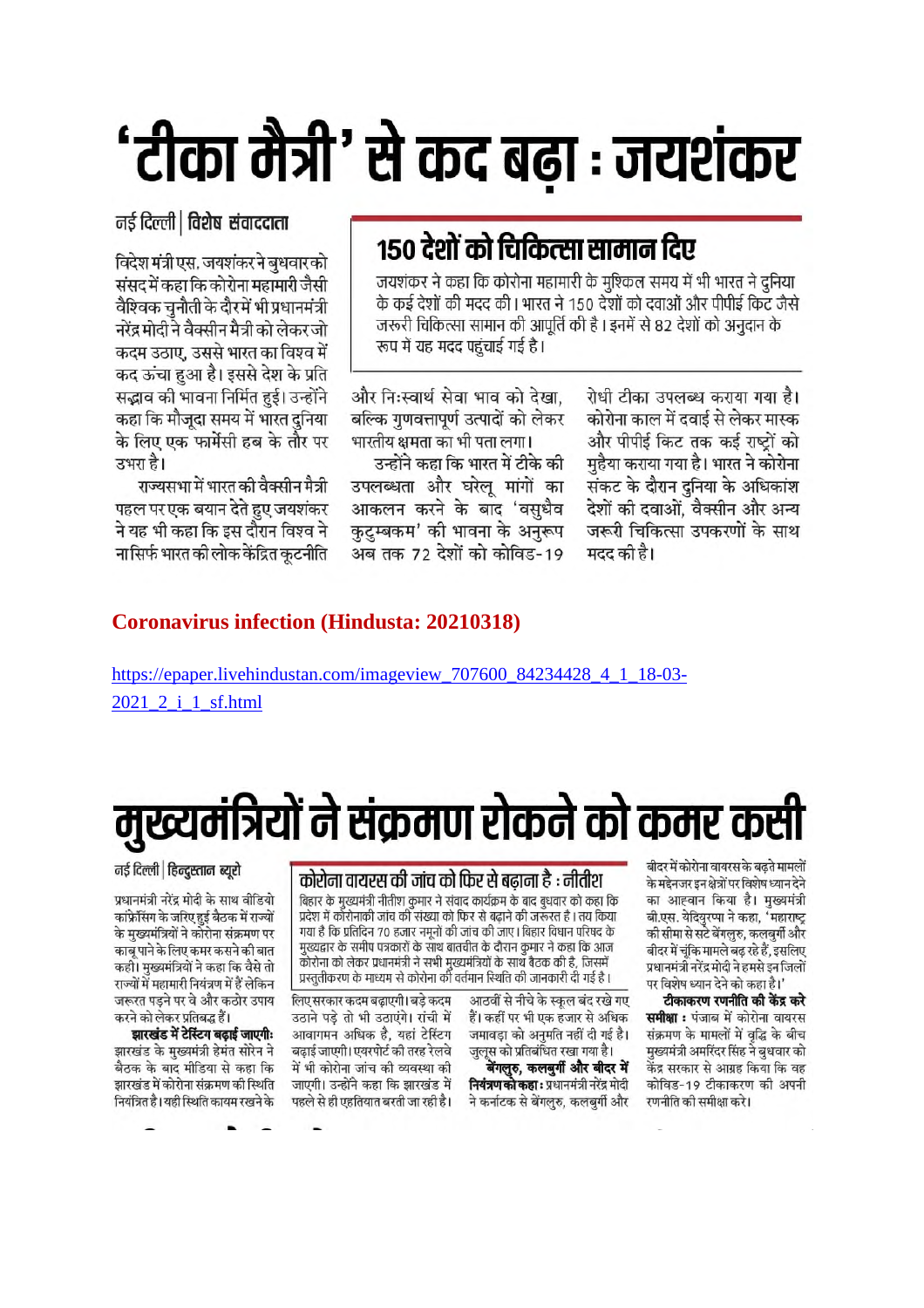#### **Virus (Hindusta: 20210318)**

https://epaper.livehindustan.com/imageview\_707600\_84228490\_4\_1\_18-03- 2021\_2\_i\_1\_sf.html



#### **Coronavirus wave (Hindusta: 20210318)**

https://epaper.livehindustan.com/imageview\_707601\_84211288\_4\_1\_18-03-2021\_3\_i\_1\_sf.html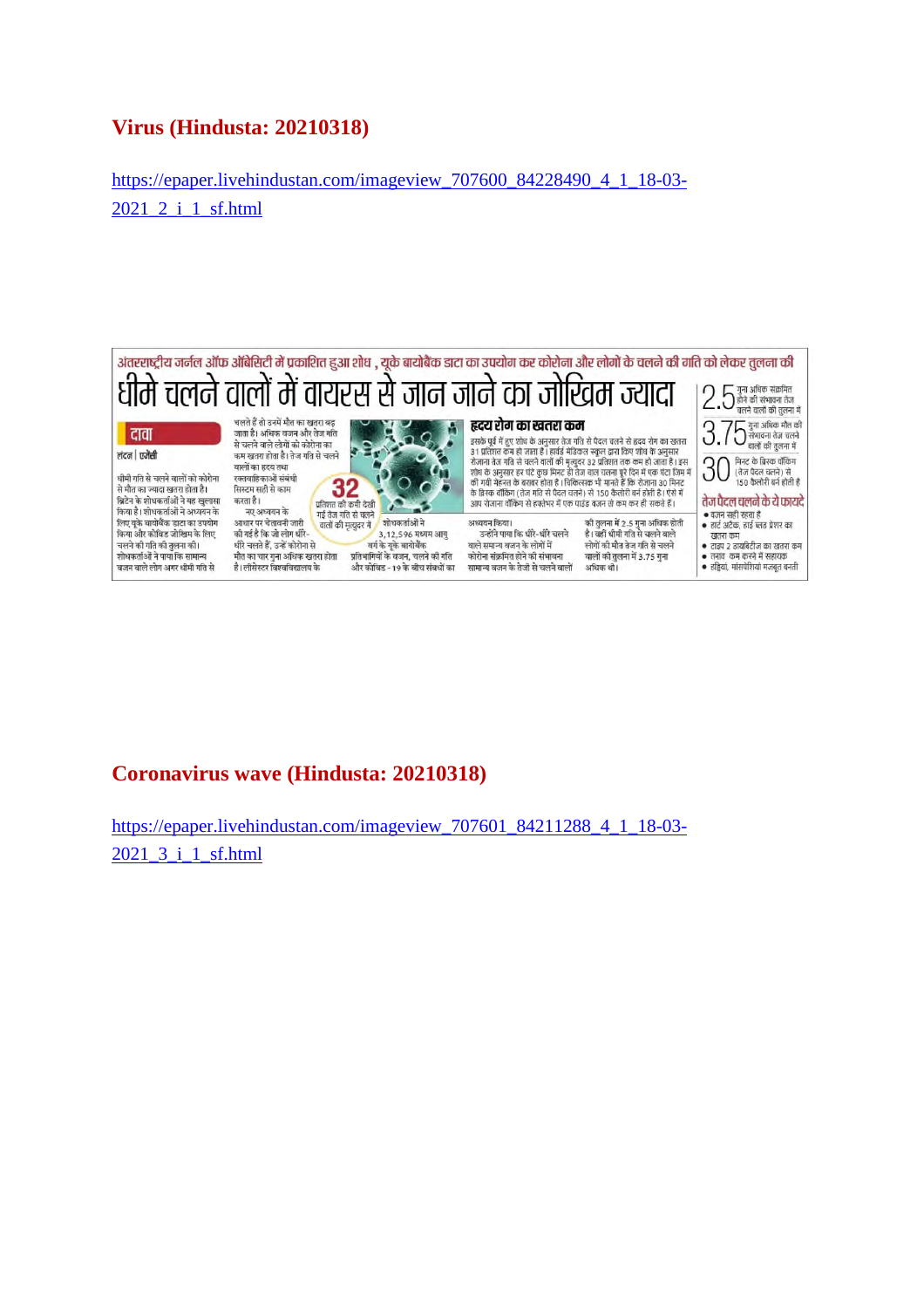# **अपील :** प्रधानमंत्री ने मुख्यमंत्रियों संग चर्चा की, कहा-दूसरी लहर को तुरंत रोकें कोरोना से जंग में दवा! र कडाडे जरूरी:मी

नई दिल्ली | विशेष संवाददाता

प्रधानमंत्री नरेंद्र मोदी ने बुधवार को .<br>मुख्यमंत्रियों के साथ वर्चुअल बैठक में कोरोना वायरस के बढते मामलों पर चिंता जताई। उन्होंने कहा, हमें कोरोना की दूसरी लहर को तुरंत रोकना ही होगा। इसके लिए हमें तेज ओर निर्णायक कदम उठाने होंगे। इसके लिए दवाई और कडाई के साथ ही मास्क पहनना है। दो गज की दूरी बनाए रखनी होगी।

**इम्तिहान का वक्तः** मोदी ने कहा कि महाराष्ट्र, पंजाब और मध्य प्रदेश जैसे राज्यों में मामले बढे हैं। यह विमर्श का विषय है कि कुछ क्षेत्रों में ही जांच और टीकाकरण की संख्या कम हो रही है। इसे बढ़ाएं। उन्होंने कहा, यह सुशासन को परीक्षा का समय है।

**मोदी के तीन मंत्र:** प्रधानमंत्री ने तीन मंत्र सझाते हुए कहा कि टेस्ट ( जांच). टैक (निगरानी) और टीट (उपचार) को लेकर भी वैसी ही गंभीरता जरूरी है जैसे कि एक साल से होती आ रही है। टीके की बर्बादी रोकें: प्रधानमंत्री ने यूपी समेत कई राज्यों में टीके की बर्बादी पर चिंता जताई। उन्होंने कहा, तेलंगाना-आंध्र प्रदेश में 10% से ज्यादा टीके बर्बाद हो रहे हैं। हमें किसी के अधिकार को बर्बाद करने का हक नहीं है।



(Hindusta: 20210318)